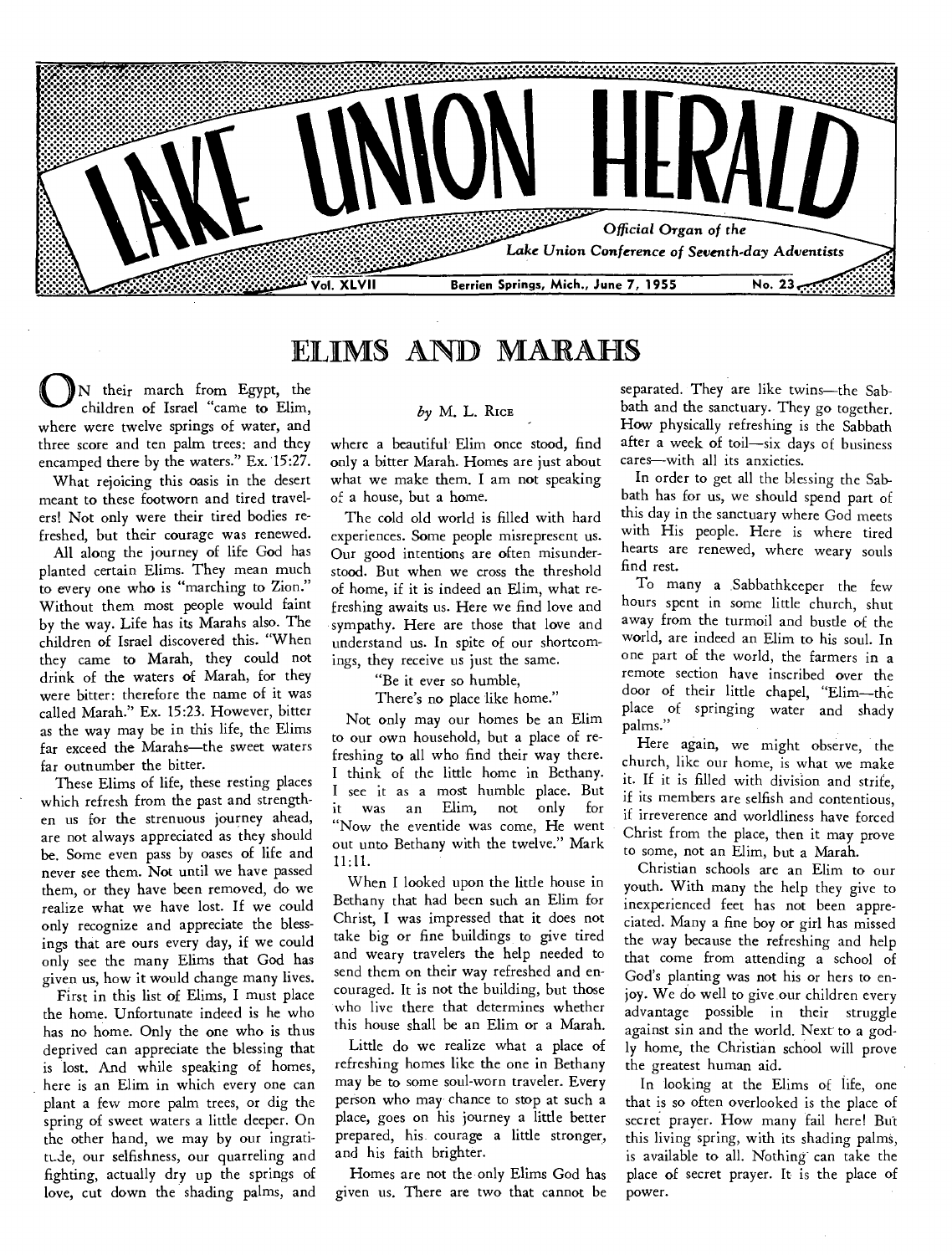#### **2 LAKE UNION HERALD**

#### Very Important!

A few weeks ago I received a letter from Elder Oswald which I am passing on to the readers of the LAKE UNION HERALD. I am sure that our people, especially those who are using literature and soliciting Ingathering funds, will be interested in this as it has to do with some of our cities and villages where such work is being restricted by ordinances and legislation at the present time. Elder Oswald writes as follows:

"A few weeks ago there was a question raised here in Washington, D.C., in regard to going out and doing public solicitation such as singing bands, etc. Elder Buckman, in talking with the city officials in charge of that phase of our work, received the following answer from one of the city commissioners:

" 'I am directed by the commissioners to inform you that authorized members of your church are permitted, under the Supreme Court opinion in the Murdock Case, to offer for sale in public places religious pamphlets or brochures without having first obtained a license so to do.' "

"You may run into the same thing in other places. If you do, you may remind the officials of the Supreme Court action in regard to this case mentioned above."

I am sure that in case this question ever ' comes up in any of our localities within the Lake Union territory, such information as this will be very useful. I would like to suggest that, if need be, you might ask some lawyer or perhaps a clerk of some of the county courts to see the report of the Murdock Case which is mentioned in the above article.

H. K. HALLADAY

#### An Old Shoe

The day of miracles never ceases. From time to time we see evidences of the unusual happening about us, and it is only to the divine Leader of His people that we can look for a solution of what to man seems the impossible.

At a recent Dorcas Federation meeting held at Allegan, Michigan, a story was related by Mrs. Dan Halvorsen of an incident which happened in connection with their Dorcas welfare work. We believe you will be more than interested in the unusual as revealed in this story. We have asked Mrs. Halvorsen to relate this, and the following is quoted from her pen. Along with this article appears a picture of Mrs. Halvorsen holding the shoe.



"Some months ago, concern for the future of our welfare work in the Emmanuel Missionary College church led the members of our Dorcas Society to pray very earnestly for divine guidance. As evidence that heaven approved of our plan to build a Dorcas home and welfare center, it was asked that a sum of money would come to the Dorcas building fund in a very unusual way.

"Shortly after this, two young boys came to my home for a pair of shoes for one of the boys. They were taken to the welfare center and shoes were found in his size. When he tried them on, something was stuffed in one shoe. He turned it over and shook it. A pack of folded money fell out on the floor. The boys gasped, as I picked it up, and then took the shoes and went home. As soon as I was alone, I opened up the bills and counted three twenty-dollar bills and one ten-dollar bill—seventy dollars in all!

"Where could those shoes have come from? I studied and checked for some time. Then I recalled very clearly the occasion when only a few days before, the Berrien County Case worker had brought us two large bundles of clothing. One bundle had come from her own home, and the other had been the property of an old man the county was caring for; and as there were no relatives to claim his belongings, they were brought to us when he passed away. Hidden in his old shoe was \$70.

"When the case worker was told of the money she said, 'If you found any money in the clothes from our place you are welcome to every cent of it, and if it was in the bundle of the old man's clothing you are welcome to that, too. His accounts with the county are closed, and we know of no one who would use it better than you, so keep it and use it in the work you are doing. You folk have been such a help to us; we don't know what we would do without you.'

"I thanked them and told them it

would be used to help build a welfare building where we could work more efficiently. Then she told me the old man had been a gambler and they had learned that he gambled with his state aid money, and doubtless, the \$70 had been gotten in that way.

"So our prayer for a sum of money to come to our building fund from a very unusual source was answered. (We are still waiting for the building.) But the end of that story is not yet. The father of the second boy has since come to us for help in a material way and has been receiving spiritual food as well. He has now asked for reading material on the Sabbath, and at present is receiving Bible studies.

"We hope that our prayers for souls will soon be answered likewise."

H. K. HALLADAY

#### Sunday Bill Pending in Congress

Congressman Roy W. Wier of Minnesota has introduced a drastic compulsory Sunday observance bill into the House of Representatives for the District of Columbia, known as H.R. 5807. This Sunday observance bill prohibits all business and all labor of a secular nature. It allows no exemption for those who observe another day than Sunday as holy time. The bill reads as follows:

*"Be it enacted by the Senate and House of Representatives of the United States of America in Congress assembled,* 

That no commercial retail establishment located in the District of Columbia shall be open to the public on Sunday, or furnish any merchandise or services to the

#### **Published Weekly by the LAKE ,UNION CONFERENCE OF SEVENTH-DAY ADVENTISTS Berrien Springs, Michigan**

Contributions must be submitted to your local

Conference office (for approval.<br>
All matter for publication should reach the<br>
Lake Union Conference office by Tuesday, 9<br>
a.m., preceding the date of issue—advertising<br>
copy by **Monday** of the week preceding issue.<br>
Subsc

R. L. Logan - - - - - - Editor<br>H. A. Shepard - - Advisory Editor

Entered as second-class matter, November, 1908, under act of March. 3, 1879, at the Post

Office, Berrien Springs, Mičhigan. Printed by The<br>College Press, Berrien Springs, Michigan.<br>In giving change of address always give old

address followed by new address.

### **LAKE UNION CONFERENCE DIRECTORY**<br>**P. O. Box C, Berrien Springs;: M.sch.**

| Secretary-Treasurer  H. A. Shepard<br>Educational Secretary  W. A. Nelson                                                                                                                               |                                                        |
|---------------------------------------------------------------------------------------------------------------------------------------------------------------------------------------------------------|--------------------------------------------------------|
| Home Missionary Sec'v.<br>Sabbath <b>School Sec'y.</b><br>Industrial Relations Sec'v.<br>Religious Liberty Secretary  M. L. Rice<br>Publishing Secretary  R. G. Campbell<br>Missionary Volunteer Sec'y. | $\langle \cdot \rangle$ H. K. Halladoy<br>$\mathbf{r}$ |
| Temperance Secretary<br>War Service Secretary                                                                                                                                                           | Miller Brockett                                        |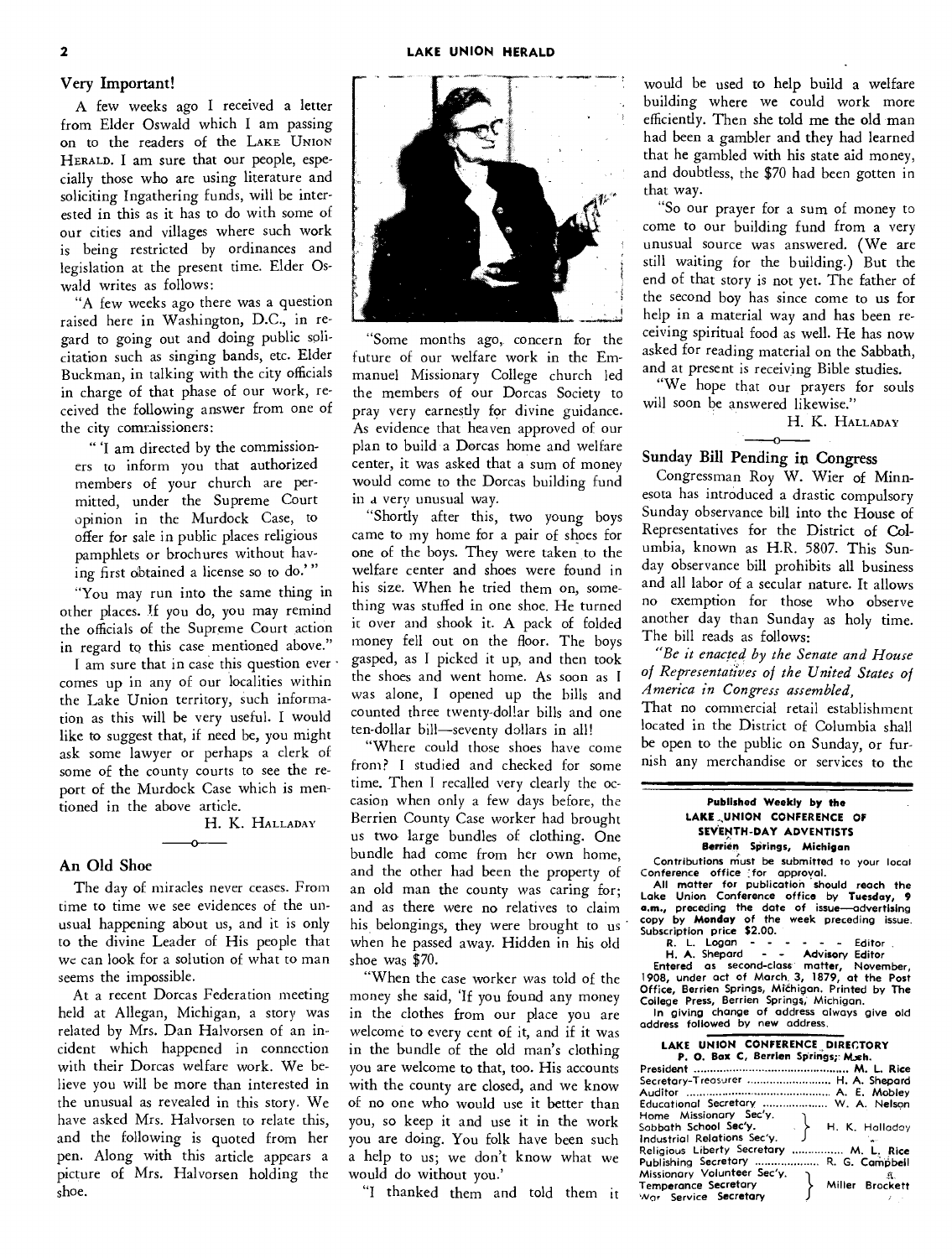public on Sunday, if such establishment is within any of the following categories:

(1) Grocery stores and delicatessens.

(2) Cleaning shops, laundries, pressing and dyeing shops, barber shops, and beauty shops.

(3) Furniture stores, radio and television stores, electrical equipment stores, and related salesrooms and warehouses and variety stores.

(4) Clothing stores (whether dealing in new or used merchandise), pawnbrokers' exchanges, and small loan offices.

Sec. 2. Any individual who violates the first section of this Act, or who aids, contributes to, or participates in any such violation, shall be fined not less than \$25 nor more than \$100 for each violation; and upon the conviction of any individual for a violation which is the third violation involving the same commercial retail establishment, the license or permit (if any) of such enterprise to do business in the District of Columbia shall be revoked.

Sec. 3. This Act shall take effect on the first day of the first month beginning after the date of the enactment of this Act."

This is a drastic Act and denies the right to do business and render any service to the public on Sunday. We need your help in defeating this religious measure. It is dangerous legislation, and is in violation of the First Amendment to the Constitution. We appeal to our people to write personal letters to their congressmen from their Congressional Districts. These letters should be addressed to the congressmen in care of the House Office Building, Washington, D.C., protesting against the enactment of this compulsory Sunday observance bill, H. R. 5807. A personal letter to your congressman will be very effective. You might mention in your letter the following points of opposition to the bill:

1. It is strictly a religious law which has been prohibited under our Federal Bill of Rights.

2. It puts a penalty upon the Seventhday Adventists, Orthodox Jews, Seventh Day Baptists, and Church of God people, who for religious reasons do no business or secular labor on Saturday, thus compelling them to abstain from business and labor on two days of the week.

3. It is discriminatory against the particular business prohibited in the Sunday bill, while hundreds of other business establishments not mentioned are allowed to do business and render service to the public on Sundays.

4. The Congress has already enacted "a one day a week closing law" for barber shops, beauty shops, and other places, so the laborers do not have to work seven days a week. Nearly all stores of all kinds voluntarily close one day a week, so their employees get 24 consecutive hours of rest each week.

5. There is no necessity to enact this Sunday closing law to protect the laborer since the Government and business establishments in the District of Columbia give their employees two days of rest each week, and require only 40 hours of labor a week.

6. The only motive behind a compulsory Sunday observance law is religious in order to protect the day, and to enforce a religious obligation under duress of the civil law and police power of the state.

7. The First Amendment to the Federal Constitution expressly forbids' Congress to enact religious laws or to interfere with the free exercise of the conscience of the individual in religious matters.

8. To compel American citizens to observe religious obligations by civil law is in violation of the American principle of a complete separation of church and state.

9. Compulsory Sunday observance laws have led in the past to religious persecution of those who observe another day than Sunday as holy time.

10. Since Congress has functioned under our Constitution, to the present day, it has persistently and consistently refused to enact a compulsory Sunday observance law for the nation or for the District of Columbia, in spite of the fact that more than 150 compulsory Sunday observance bills have been introduced into Congress for the District of Columbia as well as some for the nation.

As in the past, this present Sunday bill is being sponsored by the different labor unions, and by certain religious organizations.

Tell your congressmen to use their influence to oppose this bill and to refer your letter to the District of Columbia Committee of the House of Representatives which has this Sunday bill under consideration. We suggest, also, that you get your influential friends who are not of our faith to write personal letters to their congressmen, protesting against this religious and un-American proposed legislation. ALVIN W. JOHNSON, Sec-

*retary, Religious Liberty Association*  C. S. LONOACRE, *Associate Editor, Liberty Magazine* 

#### Greetings From India

Greetings from this great land of India! For some weeks I have been wanting to write you concerning the deep feelings that surged through my soul on numerous occasions while on this 'journey for God.

Here I am in India surrounded with the millions so cruelly in darkness still bowing down to their innumerable gods of wood, stone, and plaster. Just a few day's ago we were stunned here in Poona to learn that in a nearby village a woman was offered as a human sacrifice to the lord Shiva. Her decapitated body was found under a mango tree where the god symbol *linga,* from the temple .had been placed, and after appropriate *puja* or sacrifices of flowers, powder, and coconuts, she had offered her life. Seven mangoes were found there for she had been told by ancient mythology that from those mangoe would emerge seven sons to bless her husband and thus the curse of her barrenness would be removed upon offering herself in sacrifice.

Since I am here in this Division and since the present quarter's Thirteenth Sabbath Offering overflow will come to Southern Asia, how my heart burns within me to wish for the opportunity to appeal for our thin line of missionaries and workers here, that we in the homeland would share with our substance for the overflow so needful in this great land. What is our substance compared with the life dedications these workers are making? I shall not return until the middle of June, but I pray God you in the Sabbath schools of America will be singularly blessed as you urge our people to dedicate and invest their means in these precious souls!

### M. K. ECKENROTH K. E

#### **Bible Society Reports**

American Bible Society Distributed 15,391,171 Scriptures during 1954. The Society passed 450,000,000 volume mark on its 139th Anniversary.

New York, May 12—Distribution of Scriptures to the blind reached a record high mark during 1954, members of the, American Bible Society were told today at the organization's 139th annual meet ing, held at the Fifth Avenue Presbyterian Church.

Marking its 120th year in work for the blind, the society issued 55,076 volumes of Scriptures in 21 languages. New publi: cations during the year included . a new edition of the "Small Volume of Scripture. Passages" in English Braille, which is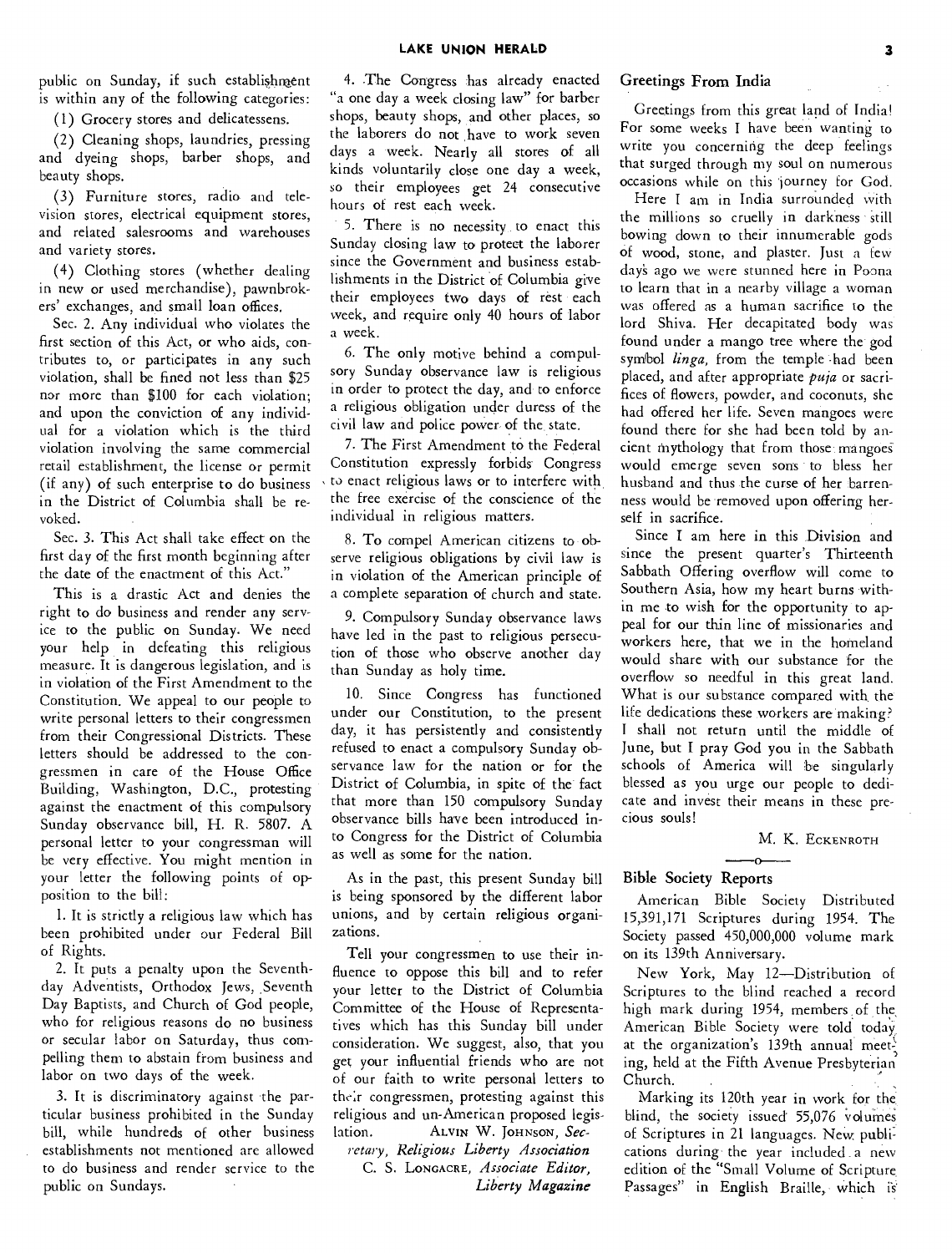frequently called the "pocket Bible" by the blind.

In the United States, distribution of Scriptures totaled more than 9,000,000 volumes for the second time in the society's history. Extraordinary progress was noted in the society's southern district comprising the states of Georgia, South Carolina, Florida, Alabama, Mississippi and Tennessee, where, for the third successive year, more than 1,000,000 volumes of Scriptures were distributed.

Total distribution throughout the world, including the United States, amounted to 15,391,171 during 1954, and the society passed the 450,000,000 mark for its 139 years.

 $-\alpha$ 

#### "Something Happened Inside"

A short time ago we received a beautiful letter and testimony from a *Signs* reader in a northwestern city. She told this story in her own words:

"Some time ago I was employed in a studio here in the city. I noticed that a small magazine came to my employer's desk week by week. He never removed the wrapper. When three or four copies had accumulated on his desk he threw them into the wastepaper basket. This went on for months. One day I asked him if I might look at these magazines. He said, 'Go ahead.' I removed the wrapper of one copy, and for the first time in my life looked upon the *Signs of the Times.*  When I began to read the first article, I knew something was happening inside me. I was unable to keep back the tears and went into another room for privacy. I read that *Signs* from cover to cover. My heart was touched with every article. I was impressed how every statement was supported by the Holy Scriptures.

"I enrolled in the Bible correspondence course. My husband and I studied the lessons together and were baptized. I am now giving my life to the literature ministry."

Again we are reminded of the leadings of a gracious providence in the glorious ministry of *Signs* in winning souls to the truth. Have you sponsored *Signs* for relatives and friends, and those for whom your heart is burdened during our 1955 crusade?

Only a few more weeks remain to register the names of those for whom you would like to sponsor its weekly visits during the coming year.

Plans are in immediate prospect for the conduct of the most intensive *Signs* evangelistic program of recent years. During the subscription year of those for whom

you sponsor its ministry this spring, no less than two direct contacts by correspondence will be made. A letter and definite appeal will be addressed to each subscriber during the month of October, designed to ascertain what interest *Signs* is creating in their heart, and also to invite them to enroll in the Bible correspondence school. Other free services will be offered as an inducement to a more intensive study of our wonderful faith.

Those who direct letters of appreciation and recommendation to the office will also be visited personally by our ministering brethren who are located in close proximity to their address.

Various other procedures will also be followed during this year in an endeavor to lead thousands of *Signs* readers into the valley of decision. Would you like to participate in this fellowship of *Signs*  evangelism? Arrange with your church missionary secretary or Book and Bible House to provide its weekly visits for those on your prayer list.

All subscriptions that arrive in the office of the *Signs of the Times* on or before June 30 will be honored at the special 1955 crusade rate of only  $3\frac{1}{2}c$  per week, or \$1.70 each for a yearly subscription.

Let us all unite in making the ministry of *Signs* more effective in the winning of souls, and thus hasten the hour when the earth shall be "lightened with the glory of God." H. K. CHRISTMAN

Vacation Bible Schools

Our city churches have an opportunity that is not appreciated very often. This is found in doing something for the neighborhood children that is greatly appreciated by them and their parents, and is the means of breaking down a great deal of prejudice.

It also proves to be the entering wedge into many homes that perhaps we would not have access to in any other way. We refer to the conducting of Vacation Bible Schools during the summer months.

Some of these schools can be held in our church school buildings, in our Sabbath school rooms, and in other public p.aces that might be obtained.

The Sabbath school department has just announced a kit of material that is now ready to conduct such endeavors. It can be ordered through your Book and Bible House. We believe dozens of our churches should take advantage of this opportunity and open a school to attract the boys and girls who, in turn, will be the means of winning their parents to this truth.

Some of these schools could be conducted during the week of the summer months, the number of days conducted depending upon the personnel you can secure. Personnel for this work could be gotten from school teachers, Sabbath school teachers, leaders of children, and others who have a love for this type of work.

A manual has been prepared explaining just how to go about this and also how to carry out a well-studied program that will bring good results. Other leaflets and materials are available, too. The following supplies for conducting Vacation Bible Schools are available from your Book and Bible House:

A beautifully colored button to give each child attending with the wording, "I belong to V. B. S., do you?"

Postcards: Invitations to boys and girls to attend your Vacation Bible School. The message printed on the correspondence section is, "We'll be looking for you at our Vacation Bible School."

Dodger: Large attractive Dodgers, colored, reading, "Come with us to Vacation Bible School," with blank spaces for inserting time, date, place, and words reading, songs, games, crafts, stories. Size is  $19\overline{2}$ " x  $14\overline{2}$ ".

Duplicate posters: Replicas of the above large posters but smaller, size 7" x 5".

Vacation Bible School certificates: Reading, "AWARDED to ........... in recognition of faithful attendance and creditable work in the Vacation Bible School of ....." Space lines for inserting grade, department, teacher, director, and date. Imprinted with a beautifully colored picture of Jesus and a boy fishing with a net. Text: "I will make you fishers of men."

Manual: Entitled, "Vacation Bible School Organization and Administration Manual." Tells in detail how to organize and conduct a Vacation Bible School.

| ITEMIZED SUPPLIES AND PRICES:             |        |                  |  |
|-------------------------------------------|--------|------------------|--|
| Dodger                                    |        | \$ .60 per 100   |  |
| Button.                                   |        | .30 per doz      |  |
| Postcard                                  |        | $1.50$ per $100$ |  |
| Certificate                               | .05    |                  |  |
| Poster                                    | . 15   |                  |  |
| Manual                                    | .75    |                  |  |
| Attendance Card                           | .01    |                  |  |
| <b>JUNIOR</b>                             |        |                  |  |
| Teacher's Guide                           | \$95   |                  |  |
| Activity Book                             | .45    |                  |  |
| Crafts, Games & Nature Studies<br>PRIMARY | 1.25   |                  |  |
| Teacher's Guide                           | \$.75  |                  |  |
| Activity Book                             | .30    |                  |  |
| Handwork Kit                              | .30    |                  |  |
| KINDERGARTEN                              |        |                  |  |
| Teacher's Guide                           | \$1.00 |                  |  |
| <b>Activity Book</b>                      | .45    |                  |  |
| Handwork Kit                              | .40    |                  |  |

A complete Vacation Bible School Kit: Consisting of one each of the 16 different Vacation Bible School items: \$6.00 (if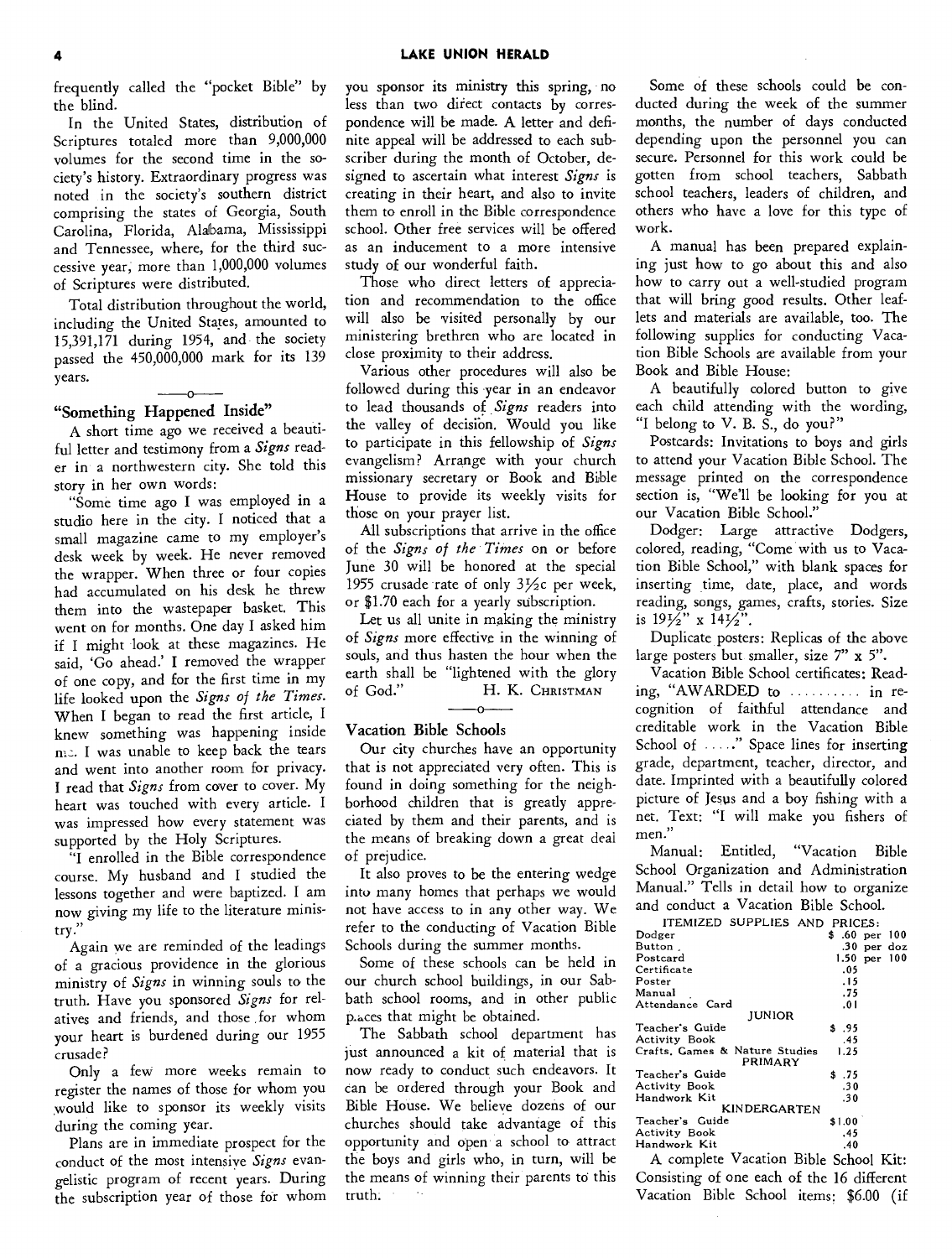bought singly, the items would total \$6.85.)

If you are interested, won't you write your local conference Sabbath school secretary. **H.** K. **HALLADAY** 

| <u> SAX SAX SAX SAX SAX SAX SAX SA</u><br><b>Colporteur Evangelism</b> |
|------------------------------------------------------------------------|
| "The publications sent forth from                                      |
| our printing houses are to prepare a                                   |
| people to meet God. Throughout                                         |
| the world they are to do the same                                      |
| work that was done by John the<br>Baptist."-Vol. 7, p. 139.            |
|                                                                        |

#### **New CME Film Available**

**Third** major event in the series of Fiftieth Anniversary activities at the College of Medical Evangelists was the initial premiere of the cinecolor documentary film, "To Make Man Whole."

Centered on the activities of the CME medical team in their battle against disease and death, the motion picture takes the viewer into the laboratory, the doctor's office, and the classroom.

The story concerns the experiences of a Mr. Miller who comes to the White Memorial Clinic with fearful forebodings regarding his health. In the subsequent process of examination, diagnosis, and treatment, he meets a medical student, a nurse, a doctor, and a chaplain, all of whom play a role in speeding him on the road to complete recovery.

The film accents the key objective of the College of Medical Evangelists which is to equip men and women with a knowledge of scientific and spiritual skills for service to humanity. Thus, CME students are taught "To Make Man Whole" spiritually, mentally, and physically.

Reference is made to the remarkable ci.cumstances surrounding the founding of this Christian medical educational center fifty years ago. A glimpse is offered of the following years of progress which produced today's modern two-campus institution which offers training in eight specialized phases of medical science.

Considerable attention is given to the CME graduate who serves his church, his community, and his country, and the cumulative effect of the more than 5,000 CME alumni.

Standard commercial rates for such a motion picture average \$1,000 for each minute of film, but thanks to liberal donations of time and talent, costs ran only a tenth of this rate. Despite cutting of corners, high quality results were obtained.

The completed film will be made available to SDA churches, medical, and educational institutions, and CME alumni. Bookings will be handled by the CME **Public** Relations Office on the Los Angeles campus.

erimaiaim



**Back to Childhood? Of Course Not! But on to Achievement, on to Responsibility! BE PREPARED FOR YOUR BIG DAY** 

**Write for the 1955 Bulletin** 

**HOME STUDY INSTITUTE Takoma Park Washington 12, D.C.**  <u> aaaaaaaaaaaaaaaaaaaaaaaa</u>



| ILLINOIS        |             |                |       |    |
|-----------------|-------------|----------------|-------|----|
| Cairo           | WKRO        | 1490           | 9:30  | AM |
| Chicago         | WGN         | 720            | 6:30  | РM |
| Chicago         | WLS         | 890            | 10:00 | ΑМ |
| Herrin          | WJPF        | 1340           | 9:30  | AM |
| Peoria          | <b>WIRL</b> | $1290$ $^{-1}$ | 10:00 | AM |
| Springfield     | wcvs        | 1450           | 10:00 | AM |
| <b>INDIANA</b>  |             |                |       |    |
| Anderson        | WHBU        | 1240           | 10:00 | АМ |
| Evansville      | WJPS        | 1330           | 10:00 | AM |
| Ft. Wayne       | WKJG        | 1380           | 10:30 | AМ |
| Indianapolis    | <b>WISH</b> | 1310           | 9:30  | PМ |
| Lafayette       | WASK        | 1450           | 9:30  | AМ |
| Vincennes       | <b>WAOV</b> | 1450           | 9:30  | ΑМ |
| <b>MICHIGAN</b> |             |                |       |    |
| Alpena          | WATZ        | 1450           | 10:30 | ΑМ |
| Ann Arbor       | WHRV        | 1600           | 9:30  | АМ |
| Battle Creek    | <b>WBCK</b> | 930            | 10:30 | ΑМ |
| Cadillac        | WATT        | 1240           | 10:30 | AМ |
| Coldwater       | WTVB        | 1590           | 9:00  | AM |
| Detroit         | <b>CKLW</b> | 800            | 10:30 | АМ |
| Detroit         | wxyz        | 1270           | 9:30  | ΑМ |
| Escanaba        | <b>WBDC</b> | 680            | 10:30 | AM |
| Flint           | <b>WBBC</b> | 1330           | 10:30 | ΑМ |
| Grand Rapids    | WLAV        | 1340           | 9:30  | ΑМ |
| Houghton        | WHDF        | 1400           | 9:30  | AM |
| Iron Mountain   | WMIO        | 1450           | 9:30  | AM |
| Iron River      | WIKB        | 1230           | 9:30  | AM |
| Ironwood        | WJMS        | 630            | 9:30  | AM |
| Ludington       | WKLA        | 1450           | 9:30  | AM |
| Marquette       | WDMI        | 1320           | 10:30 | AM |
| Muskegon        | <b>WKBZ</b> | 850            | 1:00  | PМ |

| Petoskey         | WMBN        | 1340 | 10:30 | ΑМ |
|------------------|-------------|------|-------|----|
| Port Huron.      | WTTH        | 1380 | 9:30  | ΑМ |
| Saginaw          | wscw        | 790  | 10:30 | ΑМ |
| S. S. Marie      | <b>wsoo</b> | 1230 | 11:00 | ΑМ |
| Traverse<br>City | WTCM        | 1400 | 10:30 | ΑМ |
| WISCONSIN        |             |      |       |    |
| Appleton         | WHBY        | 1230 | 9:30  | AM |
| Ashland          | WATW        | 1400 | 9:30  | ΑМ |
| Eau Claire       | <b>WBIZ</b> | 1400 | 9:30  | ΑМ |
| Fond du Lac      | WFIZ        | 1450 | 9:30  | ΑМ |
| La Crosse        | WKTY        | 580  | 10:00 | ΑМ |
| La Crosse        | WLCX        | 1490 | 9:30  | AМ |
| Madison          | WISC        | 1480 | 9:30  | ΑМ |
| Manitowoc        | WOMT        | 1240 | 9:30  | ΑМ |
| Rhinelander      | WOBT        | 1240 | 9:30  | ΑМ |
| Rice Lake        | WIMC        | 1240 | 9:30  | ΑМ |
| Wausau           | <b>WOSA</b> | 550  | 9:30  | ΑМ |
| Wis. Rapids      | WFHR        | 1340 | 9:30  | АΜ |
|                  |             |      |       |    |

**INDIANA**<br> **Arthur Kiesz President President**<br> **J. B. Frank President President Sec.-Treas.** J. B. Frank ------- Sec.-Treas.<br><sup>5</sup> N. Meridian St., Indianapolis 7, 1nd. **3266 N. Meridian St., Indianapolis 7, Ind. Telephone—Walnut 3-4571 Office closed on Sundays except for special appointments.** 

#### **Your "Signs" for 1955**

What about those *Signs* subscriptions for 1955? Maybe you are one of the faithful members who turns in their *Signs* subscriptions early; if so, the *Signs*  are already at work giving the message to a relative or friend. A word of appreciation is extended to members who have promptly done their part in *Signs*  evangelism.

-- Are you one who intends to send *Signs,*  but you have not given your *Signs* order? If so, then give this matter your immediate attention. The special *Signs* offer of \$1.70 per single subscription will expire June 30. Be sure to give your *Signs* order before the deadline.

Members who engage in *Signs* evangelism have the joy of sharing their faith. There is a spiritual satisfaction in helping to finish the work of God. Do not let your conscience condemn you for failing to do your part in spreading the message. Send as many *Signs* subscriptions as you can afford. God will bless the printed page sent forth to carry Christ into the homes across the nation. Souls will be won. You will be glad you had a part in this great soul-winning project!

D. E. CASLOW

**011111111111111111111111111101111111111110111111111111011111111111111111111111111[31110 g. INDIANA LITERATURE - .EVANGELISTS = MID-SUMMER RALLY <sup>E</sup> ..4 • Knox, Indiana Church E a Corner Water and Prettyman Sts. July 15-17 =**  SPEAKER: Elder R. G. Campbell **E. E** Recreation—Swimming Boating \_ • At Bass Lake near Knox **All regular and student literature** evangelists invited. **01110111111111111[3111111111111171111111111110111111111111U11111111111111111111111111a•**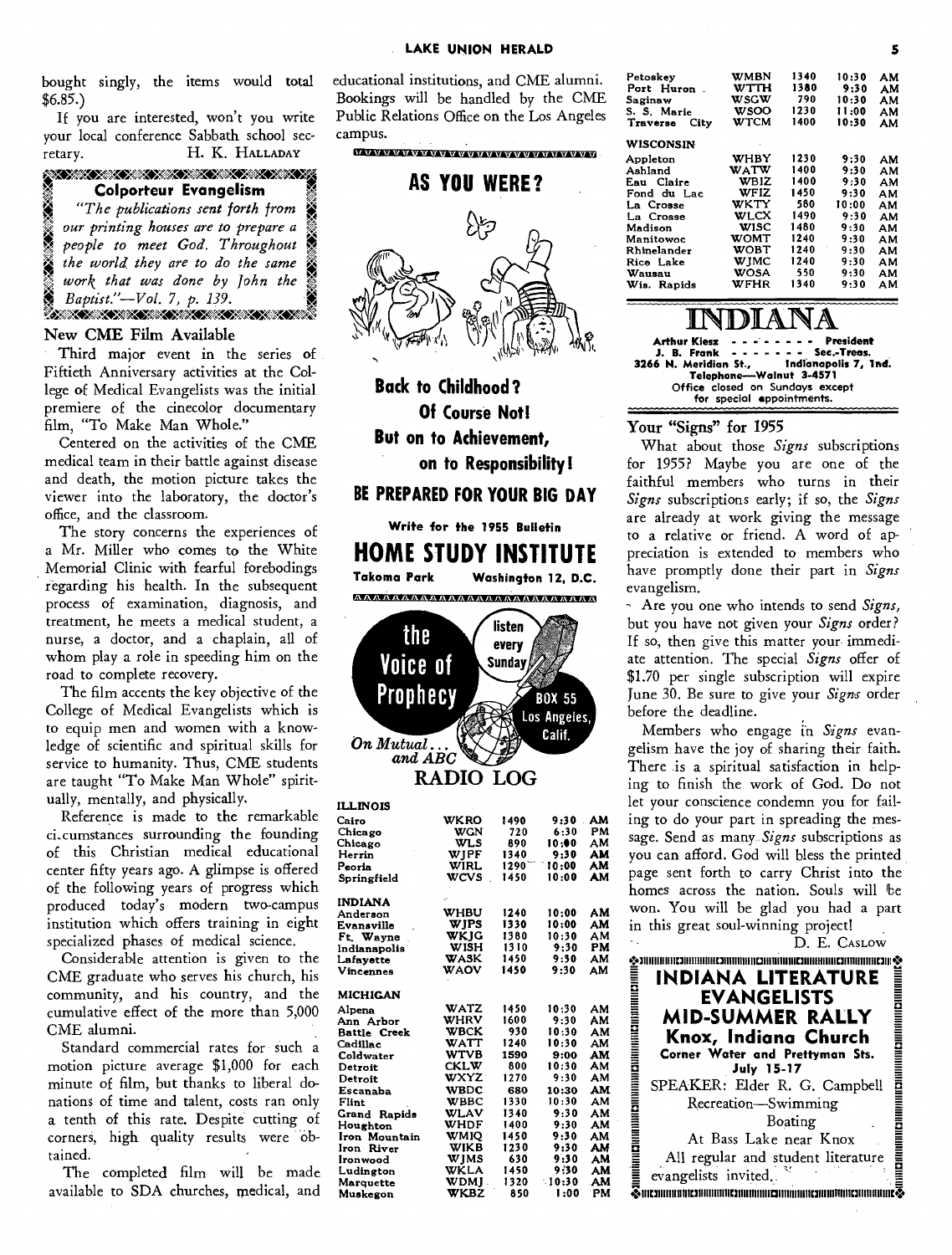# **PARENT'S EXCHANGE**

### **THE LOST PENNY**

He had dropped something in the aisle a piece of money.

It was only a penny, but it was money. It was still in the church, but it was lost. It was his, so he looked for it himself. The moment he lost it, he began hunting,

and others joined in the search. The pastor too took part, for church was

over. They searched until they found it-

that lost penny.

Then all were glad

and went home happy.

In the same church

was a boy.

He, too, was lost

But no one was' looking for him!

"I'd rather go hunting *with* my son than to go hunting *for* him."

#### **Did You Know That . . .**

—a, special project for Child Evangelism is sponsored by the Home and School organization every month of this year? —the project for this month is VACA-TION BIBLE SCHOOLS?

—details of this project are given in *The Adventist Home and School* magazine? Get in touch with your Home and School leader.

#### Right Around Home with Father

June is the month when we give special recognition to Father—last month we honored Mother. It is right and proper that we do this, for a blessing is promised to all those who show love and respect for their parents at all times. "Honour thy father and mother; which is the first commandment with promise."—Ephesians 6:2.

The father means much to his family. To him they look for guidance and leadership as well as for support and protection. His words are remembered by his family, and his actions reflected in the lives of his children. Often his best work for God is done right in his own home.

#### Gems From the Spirit of Prophecy

"Fathers, spend as much time as possible with your *children."—Adventist Home,* p. 222.

"Be pleasant, kind and affectionate toward your children."—A. H. 222.

"But, father, do not discourage your children. Combine affection with authority, kindness and sympathy with firm restraint. Give some of your leisure hours to your children; become acquainted with them, associate with them in their work and in their sports, and win their confidence. Cultivate friendship with them, especially with your *sons."—Ministry of Healing,* p. 392.

#### **CHILD GUIDANCE**

**"Let parents devote the evenings to their families."—F., p. 154.** 



Our children are young only once. We want them to have a happy home life while they are with us.



Satan would like to keep us so busy with everything else that we will neglect our first duty—our children.

"If he (the father) is engaged in business which almost wholly closes the door of usefulness to his family, he should seek other employment which will not prevent him from devoting some time to his children."—A. H. 221.

"If he neglects them (the children), he is unfaithful to the trust committed to him of God."—A. H. 221.

"The husband and father is the head of the household. The wife looks to him for love and sympathy, and for aid in the training of the children; and this is right. The children are his as well as hers, and he is equally interested in their welfare."  $-M. H. 390.$ 

"The father should enforce in his family the sterner virtues—energy, integrity, honesty, patience, courage, diligence, practical usefulness."—M. H. 391.

"The father's duty to his children cannot be transferred to the mother."— *Fundamentals,* p. 69.

#### Tiny Thinkers

Daddy was helping Betty count her pennies: "Betty, count nine pennies and put them here, and put one penny over there."

*Betty:* "There they are. Now what do I do with them?"

*Daddy:* "The nine pennies are yours; the one is for Jesus."

*Betty:* "Oh, Jesus ought to have the nine!"

*Daddy:* "No, he gives you the nine. He takes the one."

*Betty (after a long silence):* "Well, daddy, if Jesus only gets one penny, let's *Betty (after a long silence)*: "<br>daddy, if Jesus only gets one penny,<br>pick out the shiniest one for Him."

Love, the basis of creation and of redemption, is the basis of true education. This is made plain in the law that God has given as the guide of life. The first and great commandment is, "Thou shalt love the Lord thy God with all thy heart, and with all thy soul, and with all thy strength, and with all thy mind." *Ed.* p. 16..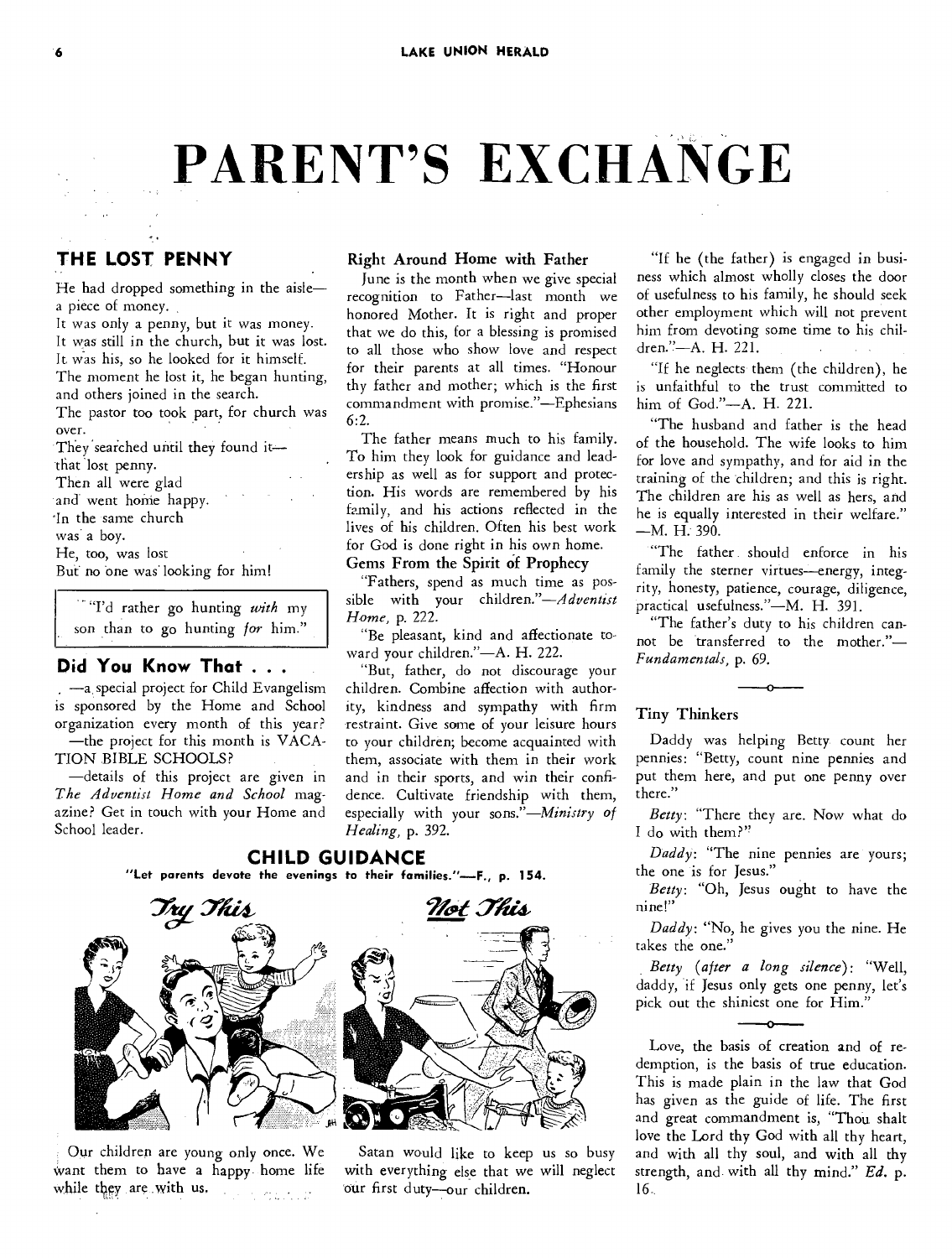LAKE UNION HERALD 7

Senior Youth

Plan Now!

**FOR A THRILLING WEEK AT CAMP AU SABLE SENIOR YOUTH CAMP JULY 31-AUG. 7** 



**Canoe tilting contest** 

Camp-outs

Crafts

**Hobbies** 

Youth Forums

\* Camp Councils

Christian Fellowship

Swimming

\* Hiking

Nature Study

- Camp Fires
- **Canoeing**

Water Skiing



**The new craft building** 

#### **SIGN UP FOR CAMP NOW BY USING THE APPLICATION FORM PRINTED BELOW APPLICATION FOR ATTENDANCE AT MICHIGAN SENIOR YOUTH CAMP**

I hereby apply for enrollment at Senior Camp, and agree to abide by camp regulations.

Camp Fee: The total charge for 7 full days is only \$15.00 if paid in full before June 15. Add \$1.00 extra after June 15. Mail this application with total remittance or \$1.00 deposit to the MV Department, Box 900, Lansing 4, Michigan.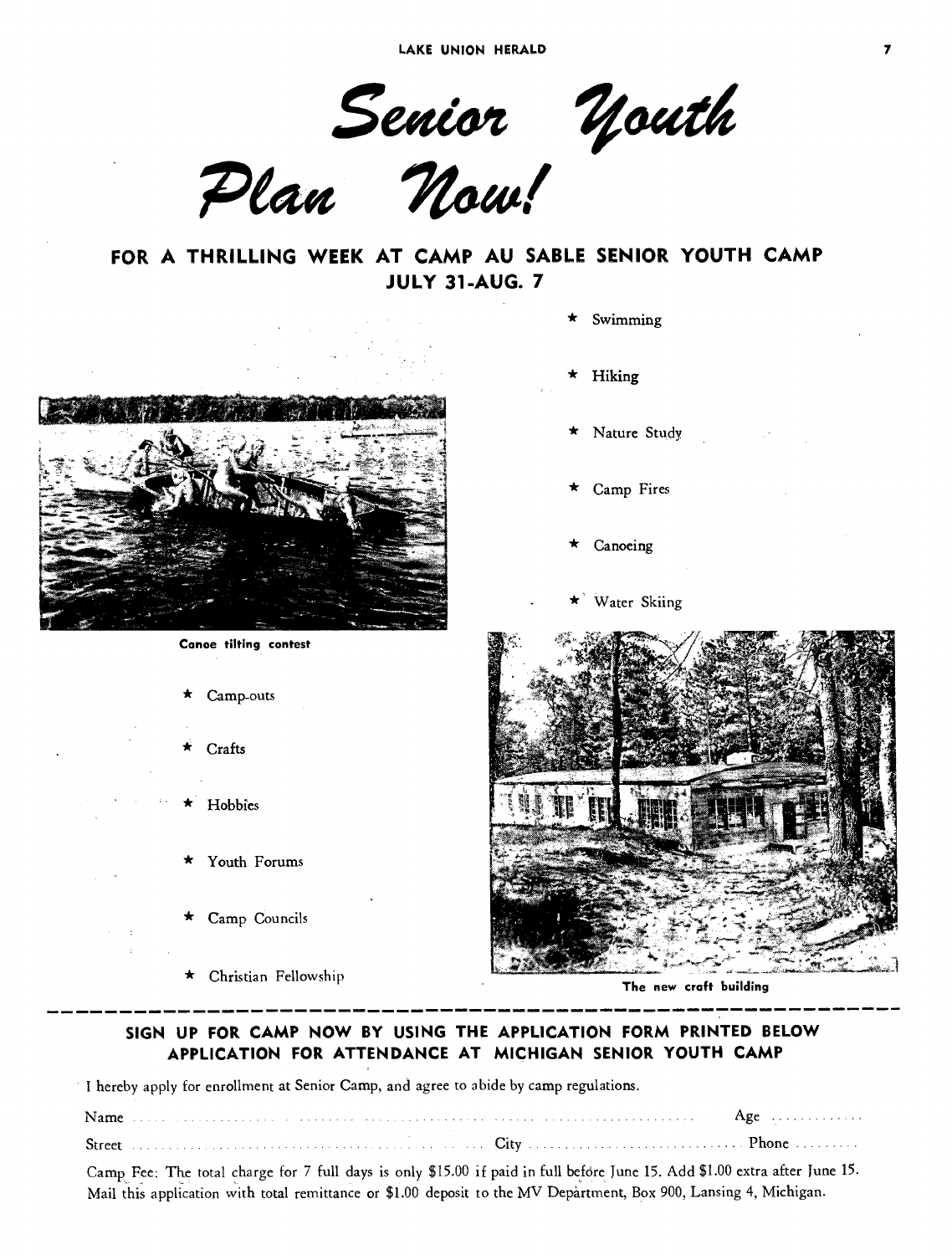**Sabbath evening . .. quietness** 

**in the home . . . Bible study and prayer. Then come the** 

**rich melodies of gospel songs and glorious hymns .** 

**sung by Adventists who have dedicated their voices** 

**to God's service. . . . Organ strains echo in the living room.** 

**The peace of heaven is near. There is** 

**"Music in the Home" and "Melody in the Heart."** 

**The music of CHAPEL RECORDS inspires faith and courage. . . . Children hum the melodies, youth echo the chorus of a song. . .. Why not lighten your load with a song?** 



## **fallorites YOU WILL ENJOY**

**DOROTHY EVANS, Contralto "Bless This House" and seven other songs and hymns of faith. An LP record.** 

**OAKWOOD COLLEGE MALE CHORUS Negro spirituals sung with fervor and deep heart appeal. An LP record.** 

**H. M. S. RICHARDS The Voice of Prophecy reads favorite poems and scriptures. An LP record.** 

**HERBERT WORK, Instrumental A record of beautiful music to be long cherished. An LP record.** 

#### **PRICES**

| 10-inch LP records $\cdot \cdot \cdot \cdot$ \$3.45 |               |     |
|-----------------------------------------------------|---------------|-----|
| 10-inch 78-rpm records                              | $\sim$ $\sim$ | .95 |
| 7-inch 45-rpm records                               |               | .95 |
| 4-record, 45- or 78-rpm albums 4.20                 |               |     |
| 3-record, 45- or 78-rpm albums 3.25                 |               |     |

**DIVISION OF THE PACIFIC**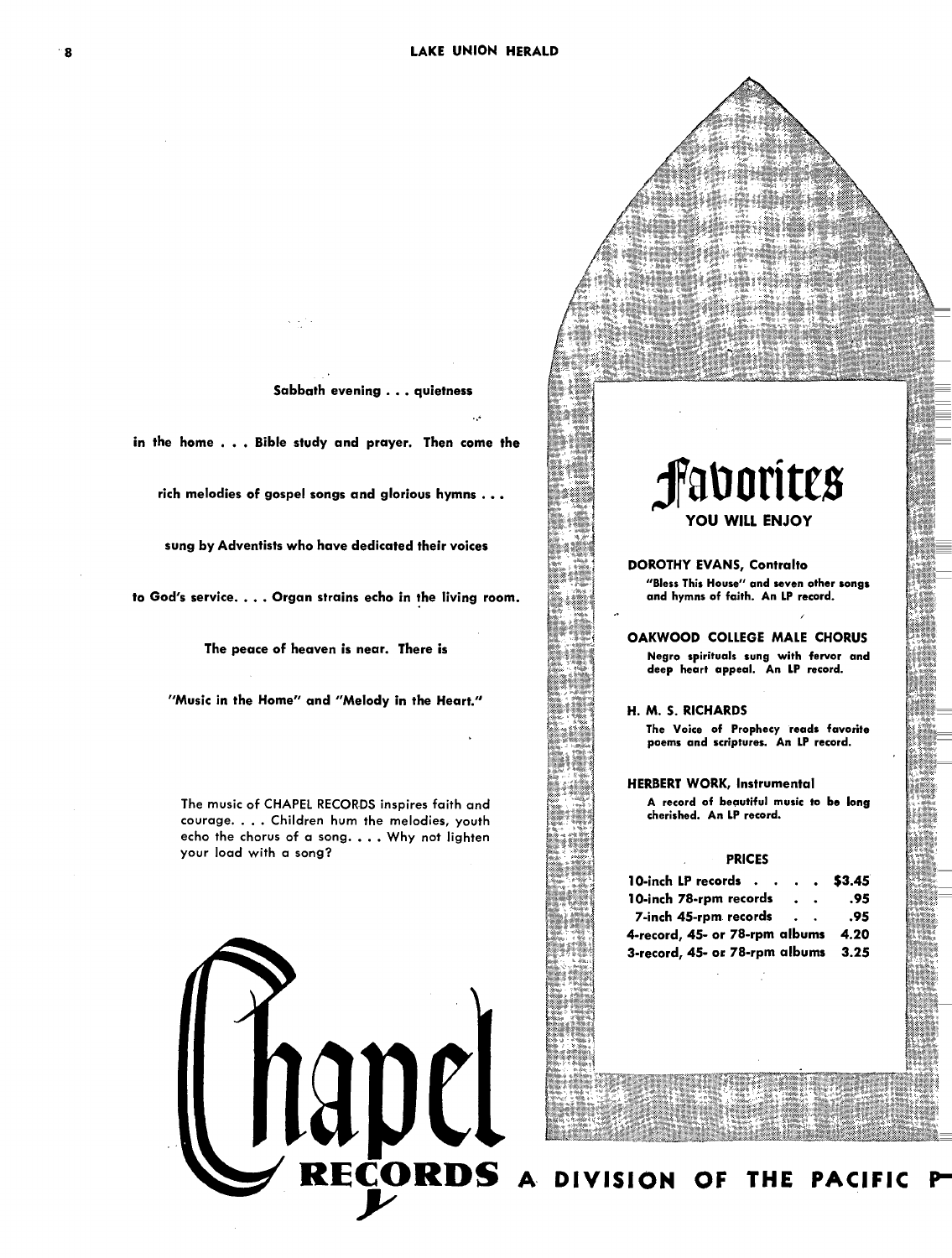

IN YOUR HOME

**KING'S HERALDS.** The Voice of Prophecy Male Quar-tet. Nine long-playing records of their favorite hymns on radio broadcasts. Also 78-rpm albums and .45:rpm records. **TEMPLE TRIO.** The rich harmony of well known hymns<br>by a ladies' trio. Two long-playing records, 78-rpm album, 45-rpm records.

**ROYAL AMBASSADORS MALE QUARTET.** Gospel songs in rich harmony. LP record.

**OAKWOOD COLLEGE MALE CHORUS. Thrilling** rendition of best-loved Negro spirituals. LP record. **FAITH FOR TODAY MALE QUARTET.** Three LP records of hymns and spirituals. Also 78-rpm album. **WALTERS' STRING TRIO.** Seven inspiring selections by violin, cello, and piano trio. LP record.

**TRIPLE TRUMPETEERS.** Gospel melodies, hymns, and well-known songs dramatically presented. LP record. **WASHINGTON MISSIONARY COLLEGE MUSIC FACULTY.** A sextet of talented musicians play "Medi- 'lotions in Music." LP record.

#### **CHILDREN'S RECORDS**

SONGS **STORIES** 

**SONGS** by **KING'S HERALDS QUARTET** and **TEMPLE TRIO.** Beautiful songs children will sing-and play again and again. Ten records, 78- or 45-rpm.

**BIBLE ADVENTURE STORIES,** narrated by Elman Folkenberg. Stilling the Tempest, Healing Naaman, Walls of Jericho, The Floating Axhead, The Lost Sheep, The Story of Zacchaeus. 3 records. 78-rpm album.

**STORIES, by** Eric B. Hare. Delightful character-building stories on six records. 78- or 45-rpm.

**"UNCLE ARTHUR STORIES,"** by A. S. Maxwell. ° Storiek' made popular by the well-known author and storyteller, on four records. 78- or 45-rpm.

#### **VOCAL SOLOISTS'**

These solists offer the finest rendition of sacred sangs and hymns on LP records. Some selections are also available<br>in 78-rpm albums or 45-rpm records.

**RUTH ANDERSON, Soprano IVALYN LAW-BILOFF, Contralto DEL DELKER,** Contralto

**BOB EDWARDS,** Tenor **DOROTHY EVANS, Controlto,** 

**WAYNE HOOFER,** Baritene **RICHARD LANGE,** Baritone

**ALYNE DUMAS LEE**, Soprano

**ROBERT LINK, Tench . ...** 

**SUNNY LIU, Teno HARRY HADLEY SCHYDE,** Bass

#### **DUETS**

**,DEL DELKER; Coor It ROBERT SEAMOUNT,** Tenor: Thrilling **gospel:song,** including two multiple recordings.  $\sim$  LP record or 78-rpm album.  $\sim$ 

#### **INSTRUMENTALISTS**

**VIRGINIA-GENE SHANKEL, Violin s** 

**ALFRED WALTERS, Violin -** 

**GEORGE WARGO, Viola,** 

**FLORENCE SOONKIN WONG,** Piano **HERBERT WORK, Instruments to** 

#### **ORGANISTS**

**BRADFORD BRALEY PAUL CARSON H, B HANNUM ISABELLE WILLETT-PETERSON**<br>ROBERT QUADE

#### **TAPE RECORDINGS**

**CHAPEC , RECGRp5'ati6:,:afteis:Prnecoided lapeireprg, ducing a fidelity- of Idnelond.,,breath Of ronge' that' is:**  .\_,**;,thrilling -to hear.: Many** CHAFfo RECORDS are.now able on 3<sup>3</sup>/<sub>2</sub> or 71/2 IPS prerecorded tapes. Write for inform**otion or check° the-latest** CHAPEL 'RECORDS CatajogUe:

Records and prerecorded tapes on sale at your **Book and Bible HOuse. Write for" CHAPEL. R ORDS,Catcilogile todOi. -It's FREE''' .-`** 

**"MUSIC IN THE HOME"4,r "MELODY IN THE HEART" ,** 

**PUBLISHING ASSOCIATION, MOUNTAIN VIEW, CALIFORNIA**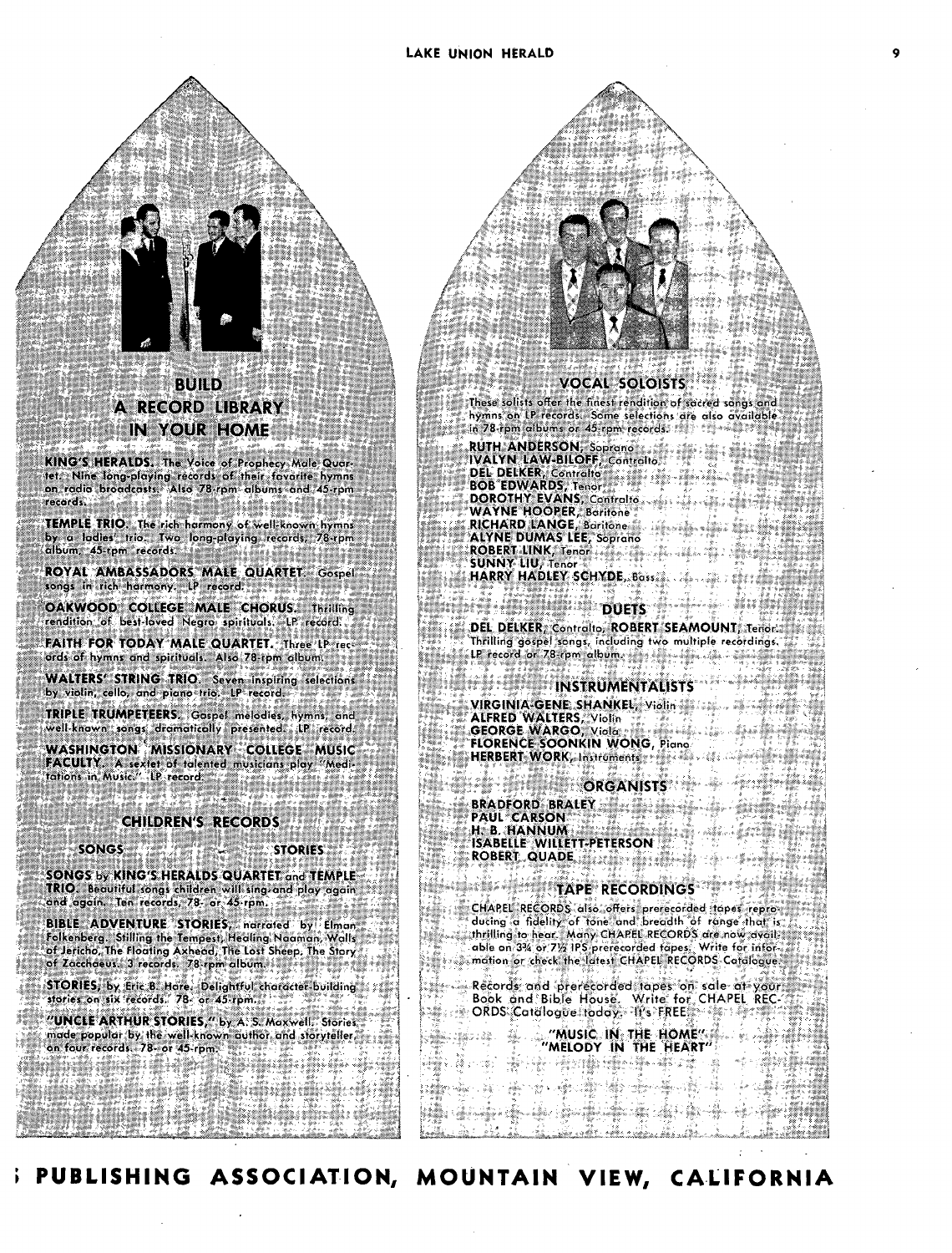AKE REGION **H. W. Kibble President F. N. Crowe - - - Sec.-Treas. Phone Victory 2-1811 619-621 Woodland Park Chicago 16, Illinois Office Hours:**  Mon.-Thu., **7:30 a.m.-12 m.; 1:00-5:15 p.m.**  *Fri.* **7:30 a.m.-12:30 p.m. Closed Fri. p.m. Sun. By appointment only,** otherwise closed.

"Indolent, careless habits, indulged in secular work, will be brought into the religious life, and will unfit one to do any ef-<br>ficient service for God." C.O.L., p. 345 ficient service for God."

"Only by faithfulness in the little things can the soul be trained to act with fidelity under larger responsibilities."

*C. 0. L.,* p. 356

#### **APPLICATION FOR SUMMER TRAINING CAMP CASSOPOLIS, MICHIGAN JULY 17-31, 1955 I am enclosing \$1.00 registration for my (son) (daughter) to attend Junior Youth Camp. Signature of Parent or Guardian Address I, the undersigned, agree to abide by the JMV Camp regulations, its spirit and code, and desire to be enrolled as a member.**

. . . . . . . . . . . . . **Child's Signature** Address Age **Please make all checks and money orders payable to the Lake Region Conference - - ---- of SDA, 619 Woodland Park, Chicago 16, Illinois.** 

## MICFIIGAN

**G. E. Hutches - - - - - - President**<br>H. F. Roll - - - - - - - Sec.-Treas. **H. F. Roll - - - - - - - Sec.-Treas.**<br>**620 Townsend St. Phone 4-1317 620 Townsend St. Box 900, Lansing4, Michigan Office Hours: Mon: Thu. 7:30 a.m.-12 m.; 1:00-5:15 p.m. Fri. 7:30 a.m.-12:30 p.m. Sun.: Open by previous appointment only.** 

#### Grau Goes Up to the Upper Peninsula

The following appointments for the Upper Peninsula have been arranged by Elder Grau:

June 9 - 12, Wilson, U. P. Campmeeting

Monday, June 13, Escanaba, Films: In the Lands of the Conquistadores, Tips to Teachers, Daybreak Over Africa.

Tuesday, June 14, Munising, Films: Open Doors in the Orient, Tips to Teachers, Bible on the Table.

Wednesday, June 15, Iron River, Films: Under the Southern Cross, Tips to Teachers, Sabbath That Christ Made.

Thursday, June 16, Iron Mountain, Films: Under the Southern Cross, Tips to Teachers, Sabbath That Christ Made.

Friday, June 17, Menominee, Teachers' Training Course and film: Open Doors in the Orient.

Sabbath, June 18, Menominee, Sabbath school and church, forenoon. 2:30 p.m. Conclude T.T.C., films: Tips to Teachers, What God **Hath Wrought.** 

**All night meetings are scheduled to begin at 8:00. Invite friends to attend these meetings, since the films are of great interest even to those not of our faith. We'll be looking for YOU!** 

**M. F. GRAtJ** 

Baptisms at Pontiac

Forty-five people were baptized in the new Pontiac church Sabbath, May 21, by three different ministers. Elder Habenicht baptized 28, Elder Musgrave eight and Elder Lohr nine. Sixteen of these united with the Holly church, nine with Fenton, three with Linden, six with Lapeer, two with Otter Lake and nine with Pontiac. Another united **with** the Pontiac church on profession of faith. We pray that God may richly bless these new members and that they may remain faithful to the end. H. E. **LOHR** 

#### **News Notes**

**\* Fifteen** people were baptized at Cadillac, Sabbath, May 21. About 250 people in the district gathered for this occasion. Twelve of the baptisms were from Elder Kehney's area, two from where Brother David Pillor has been working and one from Elder Kachenmeister's area.

o

\* Mr. and Mrs. Earl Adams who attended Cedar Lake Academy and Emmanuel Missionary College are to **sail on July 25, 1955 for mission appointments.**  Earl Adam's mother lives at Ionia, Michigan.

\* Elder Furst held a baptismal service for four candidates on Sabbath May 28, at Petoskey. Several interested people from the recent meetings make it look encouraging for other baptisms in **the near future.** 

 $\star$  The grand review of the medical corps training program will be held at Grand Ledge July 10 at 2:00 p.m. Our people who find it possible to come are cordially invited.

\* Elder Mohr baptized seven at the Belding church on April 23. One candidate joined the Belding church and six joined the Ionia church. Two persons were also accepted into the Ionia church on profession of faith on the same day.

**\* The Marion, Michigan church is anxious to build up the enrollment for their church school. They** report that there are a number of farms in that vicinity available for rent or sale. Anyone wishing to work out some arrangements along this line could get detailed information from Mrs. T. Blake, 720 E. Main St., Marion, Mich.

#### Where Is Thy Flock?

*by* ANGELA WILLIAMS

**"Where** is **thy flock, thy lovely flock?"** 

**The Master asked one day.** 

**And** I **hung my head in the silence, While the soft voice died away.** 

**Excuses were fluent and many,** 

**When the world was wondering why,** 

**But they vanished into the stillness That followed the Saviour's sigh.** 

"I **tried, Oh I tried Lord," I faltered,** 

**"All my effort has been** in **vain,"** 

**He looked at me long and with pity,** 

**And the thorns pressed His brow again.** 

**Then** I **thought, while my tears were falling,** 

**Of the story of one lost sheep,** 

**Of His hands and His feet,** torn and bleeding,

**Still searching the mountain steep.** 

**And** I **knew, in contrition** and **anguish,** 

If **my Lord had only tried,** 

**The cross would have borne Him vainly,** 

**And** I **with my sin, had died.** 

#### Saginaw Teachers' Exchange

**Sabbath afternoon of May 21 the following Sabbath schools were represented at the Saginaw Area Teachers' Exchange: Estey, Midland, Gladwin, Edenville, St. Charles, and Chesaning. Brother C. S. Saar, leader, and his committee had** a splendid **program prepared, which** gave practical help to many. Brother Milton Kroulik of Saginaw **was elected assistant**  leader to succeed Brother Colburn who found it impossible to continue in this **office.**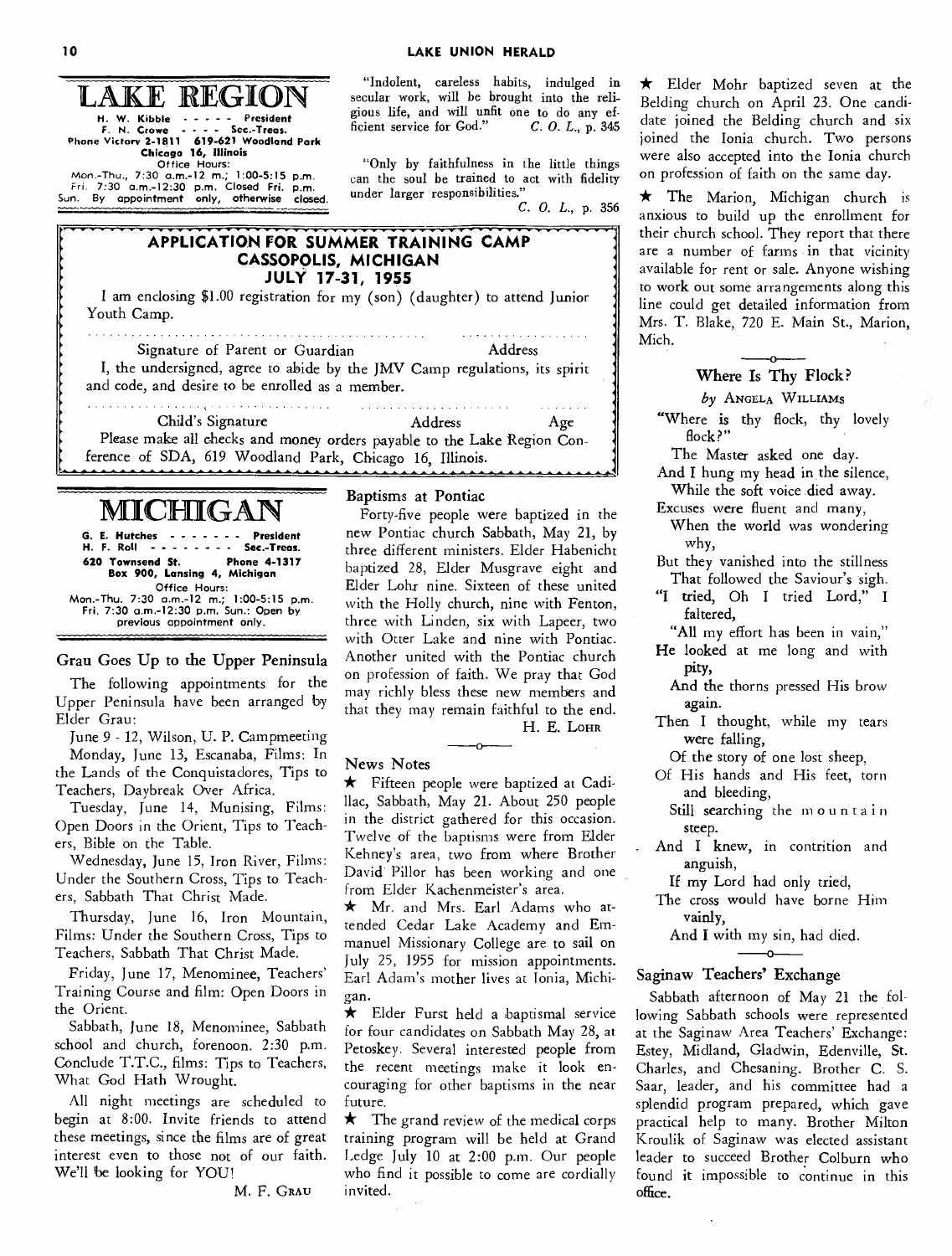#### Exchange Notices for June 11

Two Teachers' Exchanges will meet on Sabbath afternoon of June 11. The Detroit Area Help One Another will convene at the Oakwood Boulevard church with a prepared program. The Jackson Area Teachers' Exchange, which includes Jackson, Bunker Hill, Eaton Rapids, Hillsdale, Coldwater, Burlington, Ann Arbor, and any others who wish to come, will meet at the Jackson church at 3:00. Teachers of all divisions and those interested in Sabbath school teaching are invited to attend these Exchanges. Be sure to bring a visual aid, gadget, device, or idea to demonstrate to help other teachers. Give while you receive! Come with a friend! M. F. GRAU

#### **1111111C1111111111111131111111M111211111M111112111111111111131M011111101111111111111311 Log of The Quiet Hour**

**Chicago, Tues. 7:30 p.m., 890 kc, WLS Kalamazoo, Sun. 9 a.m. 590 kc WKZO Detroit, Sun. 8:30 p.m. 800 kc CKLW Benton Harbor, Sun. 1 p.m. 1060 kc WHFB**  Tell your neighbors—Write us for logs.

Berrien Springs, Michigan **111118211111111111113111111111=1111111111111121111M1111112111111111111011111118111128** 

### WISCONSIN

**C. M. Bunker - - - - - - - President** L. G. Wartzok - - - - - - Sec.-Treas. **Mail Address, Box 512 802 E. Gorham St., Madison, Wisconsin Office Hours:**  Mon.-Thu. 7:30 a.m.-12:15 p.m.; **1:00-5:00 p.m. Fri. 7:30 a.m.-12:00 m.; Closed Fri. p.m.**  Sun. By appointment only, **otherwise closed.** 

#### News Notes

\* At a district meeting held in Waupaca on Sabbath, May 14, Elder Bunker baptized seven candidates for Brother Donald Albertson, the district superintendent. Another group will be baptized a little later in the year.

 $\star$  The available members of the Conference Committee met at the camp ground in Portage, May 25, to select the location for the first unit of sanitary rest rooms they hope to have ready by the time of camp meeting.

One of our brethren has offered to furnish the concrete blocks at one half price and another brother has offered to lay the blocks as a contribution to the project. An appeal has gone to the field for financial support and construction will proceed as funds are available.

\* Our conference president has announced the good news that we have the promise of a wonderful list of guest speakers for camp meeting. They will be presented from time to time through the columns of this paper.

 $\star$  Ingathering is drawing to a close in Wisconsin. Lists of Victory churches and Minute Man churches are growing daily. Remember that funds received after June 30 all apply on next year's Ingathering goal. So make all those last minute calls right away.

\* On Sabbath, May 21, Elder Bunker joined Brother Lloyd Herr in a district meeting at Rice Lake. Thirteen were baptized for Brother Herr, the district superintendent, with another group to be baptized later.

\* Calls for the film on Lung Cancer "One in Twenty Thousand" continue to come in. It has had approximately 100 showings in Wisconsin to over 20,000 people. Most of these have been high school youth. The impact of this film is hard to estimate. Many favorable comments result from each showing.

\* On Sunday evening, May 22, Elder Bunker gave the commencement address for the Junior Academy at Clear Lake.

 $\star$  About the first of June Elder F. Allen Sackett of the Richland Center district takes over the superintendency of the Rice Lake district, thus filling the vacancy left by Lloyd Herr who will be joining Elder G. D. O'Brien in the Milwaukee district.

\* Elder Louis DeLillo, who has been pastor of the Milwaukee Italian church, will take over the Richland Center district as its superintendent.

\* Brother Norman Rasmussen, who for two years has taught church school at Milton Junction, will soon go to Milwaukee as a ministerial intern, and Elder O'Brien and his helpers will take the pastorate of the Italian church, along with the Milwaukee Central and the Waukesha churches.

 $\star$  Sabbath school offerings in Wisconsin show a gain of almost \$750.00 for the first four months this year. This represents an increase of almost one cent on our per capita giving.

\* Elder G. D. O'Brien, Milwaukee pastor, will be guest speaker at the Northwestern Regional meeting to be held at the Jefferson School, Phipps and Chamberlin Streets, in Rice Lake, Sabbath, June 18. Sabbath school will convene at 9:45 a.m. and will be conducted by Elder Vernon Flory, the conference Sabbath school secretary.

\* The Conference Committee has<sup>-</sup> promised the conference office at Madison some much needed repair, paint and an off street parking lot in the rear of the office building.

#### Publishing Department News

Elder R. G. Campbell, Brother Frank Ullrich and the writer enjoyed meeting with our people at the Lena church, Friday evening, May 20 and at Coleman on the Sabbath for a District Meeting. Elder R. G. Campbell, the Lake Union Publishing Secretary, spoke at the eleven o'clock hour. The Dorcas ladies prepared a fine dinner for the visiting brethren and their wives. Sabbath afternoon there was a Singspiration for 45 minutes, given by the local talent and the visiting brethren. Following the music there was a soul winning hour, given by the literature evangelists, who joined with us from the surrounding districts. In the evening Elder Campbell showed us a beautiful picture, which was appreciated by all, on travel and on the recent General Conference.

Brother Henry Uhl, the leader of the district where we were meeting, and Mrs. Uhl added their talents to help make our meetings a success.

Meetings of this kind always draw out attention to that great gathering day when the faithful shall stand on the sea of glass. It will be an everlasting meeting.

We have other meetings of this kind planned for the future. The place and date will be announced later. If you can attend these meetings, we welcome you to do so. W. G. WALLACE

#### Hokanson-Smith Wedding

Saturday evening, May 14, Zella C. Hokanson and Lorne Marshall Smith joined heart and life in holy wedlock. Marshall's home church is Clear Lake, while Zella's membership is in Merrill, where the simple but lovely home wedding was conducted in the parsonage.

Mrs. Merlin Foll, at her new Minshall electric organ, played the traditional wedding marches, besides furnishing background music for the ceremony. Kendall, the groom's brother, sang two fitting songs: "0 Perfect Love" and "The Lord's Prayer."

After a brief honeymoon the newlyweds will make their home near Clear Lake. MERLIN E. FOLL

#### Lemon-Meyers Wedding

Sunday afternoon, April 17, Miss Nila Lemon, daughter of Mr. and Mrs. Franklin Lemon of Arpin, Wisconsin, was united in marriage to Mr. James Meyers, son of Mr. and Mrs. Carl Meyers, Evanston, Illinois. The ceremony was held at the Bethel Seventh-day Adventist Church, Arpin, Wisconsin.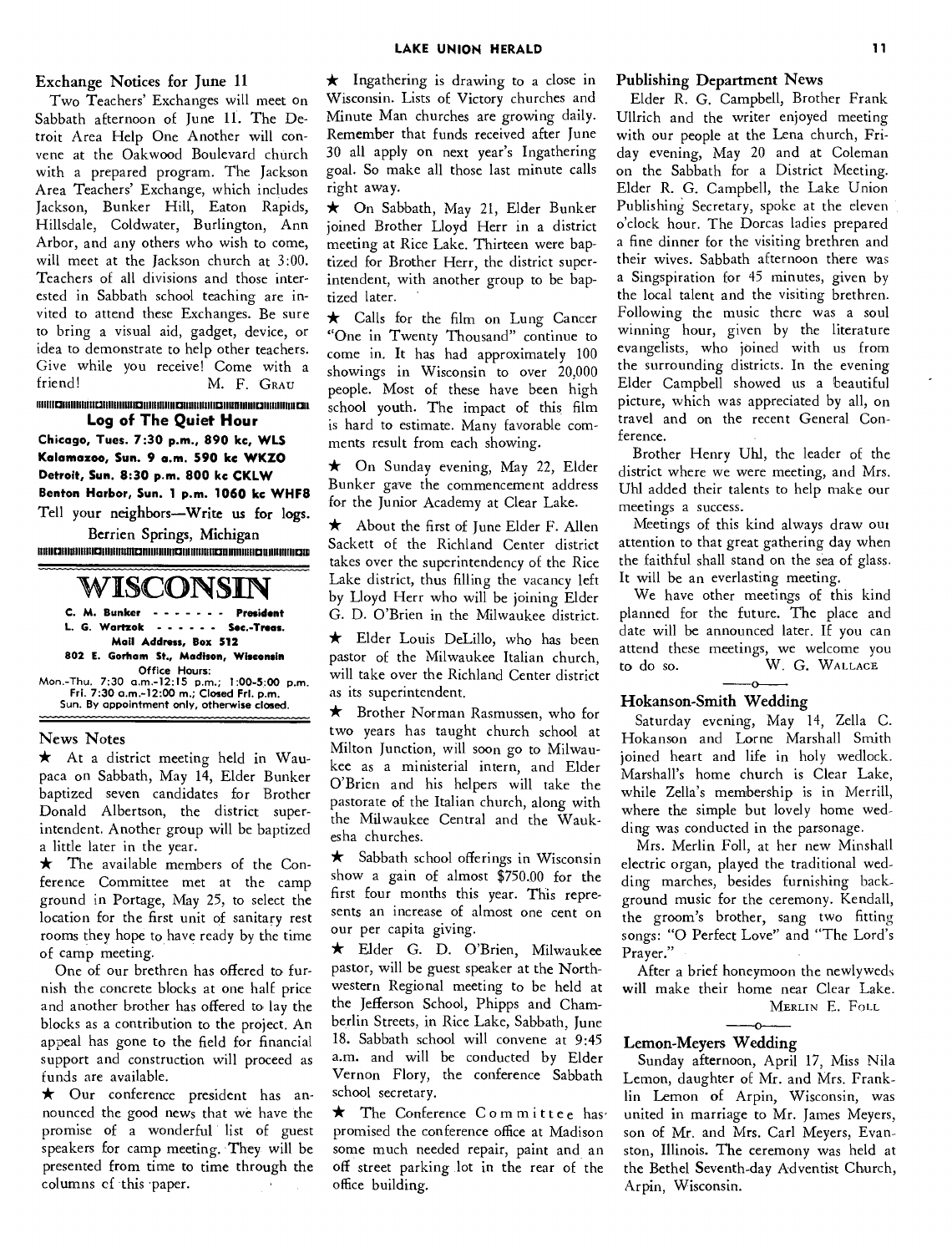The bride is the church school teacher in the city of Sheboygan, Wisconsin and her husband is employed in the same city. They both plan to return to Emmanuel Missionary College to continue their education this fall.

G. F. WILLIAMS

#### **Waupaca**

Sabbath, May 14, was a joyous day in the Waupaca district as seven precious souls went forward with their Lord in baptism. In addition to those baptized, a sister from Waupaca was received on profession of faith.

۰O

The church was filled to capacity as Elder Bunker delivered the morning sermon. In the afternoon, after a few words of counsel by the district pastor, we all assembled on the beach of beautiful Shadow Lake where the baptism was held. The Lord smiled down upon us as He gave us perfect weather for our spiritual feast.

Brother George Taggart of the Book and Bible House was with us and told us about the new missionary book, "God Speaks to Modern Man." As a result of his appeal during the ten minute missionary service, the members of District 9 gave in cash and pledges nearly \$100 to purchase this book for missionary work throughout the district. Brother Wartzok and son, Douglas, also attended our district meeting.

DONALD ALBERTSEN

#### <u>perantahan pada tahun pada tahun 1947. Bagi di persetaan pada tahun pada tahun terbagai pada tahun 1947. Bagi di pertama dan terbagai pada tahun 1947. Bagi di pertama di pertama di pertama di pertama di pertama di pertama</u> **NEW BOOK CATALOGS**

We are happy to send notice to the field that the new 1955-1956 Book Catalogs are now available. We are glad to supply these to those who desire them as long as the supply lasts. In this year's catalog the publishers have included a section on the new Audio Visual Aids, a new department of the Periodical Department. A catalog is a handy thing to have for it lists not only all our books with detailed descriptions but also many other items such as Bibles with pictures of many of the Bibles, foreign publications, periodicals, tracts, officers' supplies and many other useful items for the churches and members. In the back of the catalog are included several order blanks for the convenience of ordering from the Bible House. If you want us to send you one of these colorful catalogs just mail a letter to us enclosing 15c for mailing, or if you would rather, you may pick up your copy at the bookstand at camp meet-I<br>I independent<br>I on as Let the set of the set of the set of the set of the set of the set of the set of the set of the set of the set<br>In the set of the set of the set of the set of the set of the set of the set of the set of the set of the set o 1<br>1<br>1<br>1

## **ILLINOIS**<br>UILLINOIS

**W. B. Hill .**<br>Elton Dessain **Elton Sec.-Treas.**<br>19721 Prai<del>rie</del> Ave. **Phone HUnter 5-1200 Box 7, Brookfield, Illinois**  Office **Hours:**  Mon.-Thurs., 8:30 a.m.-5:00 p.m. Fri., 8:30 a.m.-12:30 p.m. Sun. by appointment only

#### **"In All the World"**

Since the establishment of God's church by Jesus Christ on the earth, there has never been the slightest question regarding the meaning or interpretation of the commission given by the Saviour. The command, "Go ye therefore, and teach all nations," has been accepted as a commitment worthy of the highest respect. When Jesus pointed out that "this gospel of the kingdom shall be preached in all the world for a witness," the responsibility of every church member was made clear. The question of what to teach in all the world was also clearly set forth. "The gospel is the power of God unto salvation.

This commission is not merely a message of salvation to nations. It is an invi-

ing. GEORGE H. TAGGART, *Mgr. Wisconsin Book and Bible House*  <u>) והתכונה והוכלה והוכולה והוכלה ומוכן והוכלה והוכלה והוכלה והוכלה והוכלה והוכלה והוכלה והוכלה והוכלה והוכלה ו</u>

> tation to individuals. With the interest of each personal experience as an objective, Jesus gave His life. These who accept the invitation to repent and be baptized experience a personal knowledge and exercise an actual practice in Christ. There is a completeness in response. The message is all inclusive. As "into all the world" applies geographically, so does it relate to "all the world" in reality of each human life. Every phase of experience, whether mental, physical, social, or spiritual is to be reached and transformed. Jesus said, "Eat ye all of it," and "drink ye all of it."

> "Every true reform has its place in the work of the gospel and tends to the uplifting of the soul to a new and nobler life. Especially does the temperance reform demand the support of Christian workers. They should call attention to this work, and make it a living issue. Evreywhere they should present to the people the principles of true temperance, and call for signers to the temperance pledge. Earnest effort should be made in behalf of those who are in bondage to evil habits." MH, p. 171. Temperance

education has its place in the church. No one denies this fact. However, the above challenge is for the church member as pertains to those outside the church. As Jesus gave of His time and influence so we are to give. "It was the outcast, the publican and sinner, the despised of the nations, that Christ called, and by His loving-kindness, compelled to come unto Him." MH, p. 164.

Jesus had no place in His respect for humanity for those who stood apart in their self-esteem, and looked down upon others. By our complacency and our neglect of our fellow men and neighbors we are guilty of fostering and promoting the evils of narcotic traffic, tobacco usage, and alcoholism. Seventh-day Adventists, who stand for total abstinence, are expected to fight for total abstinence. Not only are we to educate, warn, and fight for this important cause but we are also to support financially the work of the American Temperance Society. How can we do otherwise when our neighbors all about us are going down, their children are being ruined, and their homes and standing are going into the gutter of degradation. If we are to stand clear in the judgment as workers who have "done it unto the least of these" we must act with every influence and aid God has given us. Let not one member of the Illinois Conference neglect to join the ATS as an active member this year. May we, each one, be quick to support the program of the temperance doctrine. Consult your local church temperance secretary or your pastor for more particulars. Leave no stone unturned in your endeavors to do God's will as a church member giving all the gospel to all the world today, to this generation.

HARRY M. LODGE *Temperance Secretary* 

#### **Chicago—Italian Report**

The two week spearhead meeting conducted by K. M. McComas in the Italian-English church of Chicago, Illinois came to a climax Sunday night, May 22. At the close of the meeting nine were baptized and united with God's remnant people.

We were also happy to have with us in the closing meeting Elder John R. Caslow from the Chicago Heights District. Eight were baptized by him and united with the Chicago Heights and Harvey churches.

A definite interest was shown from the very beginning of these meetings with a good attendance of both Adventists and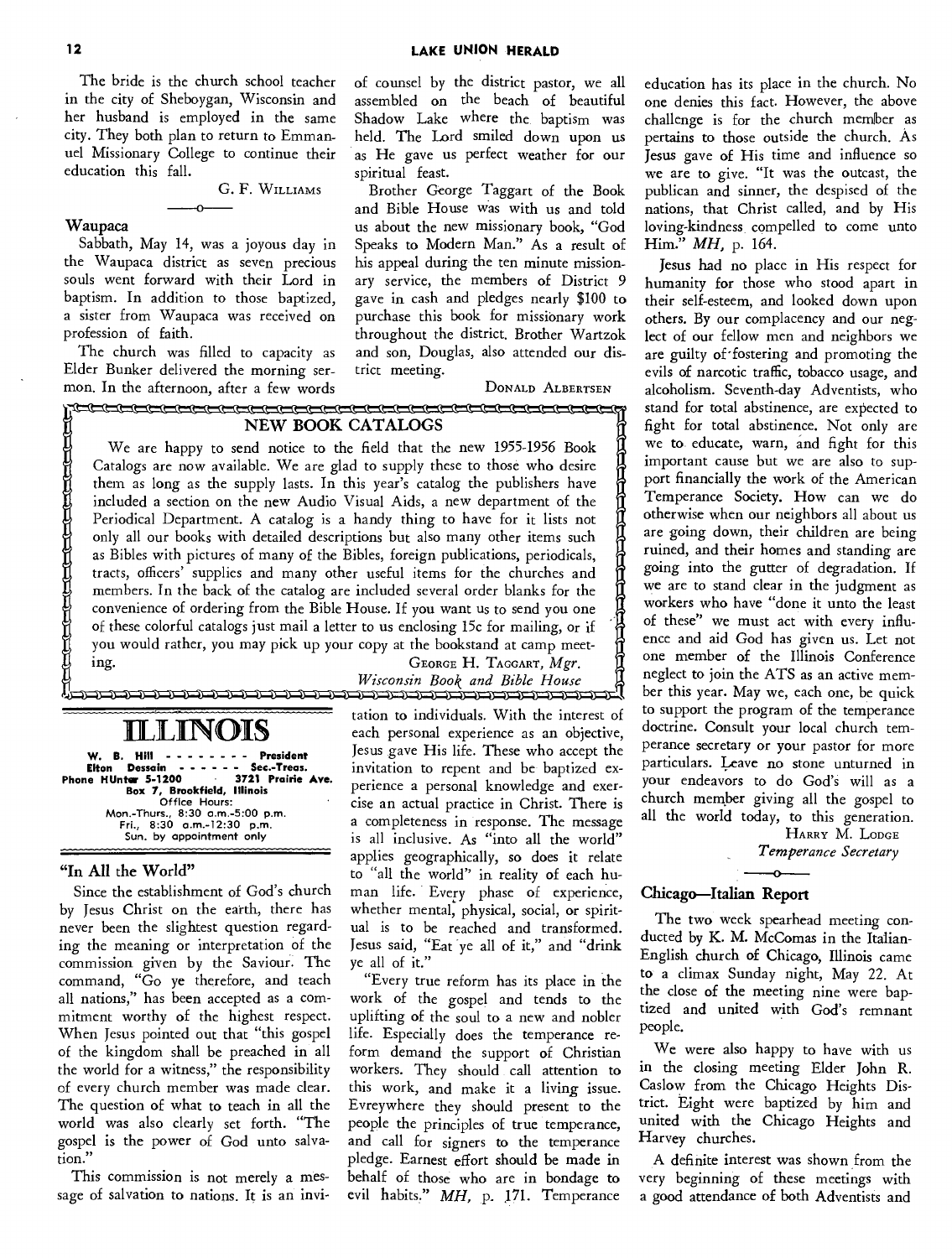non-Adventists. An interesting feature of these meetings lies in the fact that as the effort progressed the interest likewise gathered momentum. More new faces were seen. Our people brought more of their friends with them.

The Sabbath truth, presented on the second Sunday night was heard by many not of our faith, and decisions were made to keep holy the Sabbath day.

Besides those who have been baptized, we now have a list of twenty-five persons who attended these meetings who are not of our faith. At the close of these meetings, the pastor, who assisted Brother McComas, will conduct a Bible class in the church. The laymen, in cooperation with the pastor, shall personally visit these interested folk and further instruct them in the Bible truths.

The excellent music for the effort, in charge of ' the writer with Mrs. Bufano at the organ, was provided by the church choir and added much spiritual blessing to the message given each meeting.

This was the third meeting of this type conducted in the Chicago area. From here, Brother McComas went to East St. Louis, Illinois where he is conducting a similar meeting. C. BUFANO, Pastor C. BUFANO, Pastor

#### **Will You Be There?**

If we are to judge by the reservations already received, we conclude that the attendance at this year's Illinois Conference camp meeting will be the largest yet.

It is good for our dear people to assemble for prayer, meditation and inspiration. The entire working staff of the conference will be on the ground. We will become better acquainted with each other and the Lord.

Lake Union Conference representatives, headed by Elder M. **L.** Rice, will spend part of the time with us.

The Faith for Today group will take two appointments the first Sabbath. You will appreciate meeting Elder Fagal and the quartet.

Elders N. C. Brewer, W. E. Read and Dr. W. H. Beaven have been assigned by the General Conference.

There will be less preaching during the day and more of the discussion type of meeting will be featured such as panels and workshops.

Missionary Volunteers will assemble to catch that inspiration which will equip them to share their faith when they return home.

Dr. L. E. C. Joers will speak at a night service and also to the youth.

The Hinsdale Sanitarium will present an interesting program.

Elder J. L. Tucker, broadcaster of the "Quiet Hour" radio program will speak twice during the last Sabbath.

There will be a real feast of good things beginning with the devotional meetings each morning.

We urge all to pray for the outpouring of the Holy Spirit. Remember the dates, June 30 to July 9, at Broadview Academy. W. B. HILL

#### ILLINOIS CONFERENCE ASSOCIATION OF SEVENTH-DAY ADVENTISTS— CHICAGO CONFERENCE ASSOCIATION OF SEVENTH-DAY ADVENTISTS:

Notice is hereby given that the regular biennial joint meeting of the Illinois Conference Association of Seventh-day Adventists and the Chicago Conference Association of Seventh-day Adventists will be held in the Conference Auditorium at Broadview Academy, Broadview, Illinois, at 8:30 a.m., on Friday, July 1, 1955. The purpose for this meeting is to elect officers and trustees for the ensuing biennial term, and to transact such other business as may properly come before the meeting. The delegates to the conference session are the members of these associa-<br>tions. W. B. Hill. President. W. B. Hill, President

Elton Dessain, Secretary

#### $\sim$ BROADVIEW COLLEGE AND THEOLOGICAL SEMINARY

Notice is hereby given that the regular biennial meeting of the Broadview College and Theological Seminary will be held in the Conference Auditorium at Broadview Academy, Broadview, Illinois, at 10:00 a.m., on Friday, July 1, 1955. The purpose of this meeting is to elect officers and trustees for the ensuing biennial term, and to transact such other business as may properly come before the meeting. *The* delegates to the conference session are the members of this associa-<br>tion. W. B. Hill. President. W. B. Hill, President

Glen Byers, Secretary

#### ILLINOIS CONFERENCE OF SEVENTH-DAY ADVENTISTS

The regular biennial session of the Illinois Conference of Seventh-day Adventists will be held in the Conference Auditorium at Broadview Academy, Broadview, Illinois, at 8:00 p.m., on Thursday, June 30, 1955. This session is called for the purpose of electing officers for the ensuing term, and for the transaction of such other business as may properly come before the constituency. Delegates are the duly elected delegates of the various churches of the conference and delegates at large. Each church is entitled to one delegate for the organization and one additional delegate for each fifteen members or major frac-<br>tion thereof. W. B. Hill, President W. B. Hill, President

Elton Dessain, Secretary

#### **Schultz-Walter Wedding**

On Tuesday evening, May 3, at 7:30, the Hinsdale church became the setting of a beautiful wedding in which Miss Janice Shultz of Streator, Illinois, became the bride of Robert Walter of Elmhurst, Illinois. The couple will live in Elgin, Illinois until fall when they will move to Berrien Springs, Michigan where Mr. Walter will attend Emmanuel Missionary College. May God's blessings rest upon this new home. T. G. HERR

#### **Wedding**

On the first day of May, 1955, Miss Mary Laudicina and Mr. Michael Di Michael were united in marriage. The Chicago Italian church, where the wedding took place, was beautifully arranged with flowers.

After the dinner and reception the newly weds spent a two weeks' honeymoon in Michigan. They will make their home in Chicago, Illinois. C. BUFANO

| BARA KEMBANG KEMBANG KEMBANG KEMBANG KEMBANG KEMBANG<br><b>SUMMER CAMP ILLINOIS</b>                                                                                                                                        |
|----------------------------------------------------------------------------------------------------------------------------------------------------------------------------------------------------------------------------|
| - Junior Camp, Reynoldswood, Boys, ages 9-11, July 17-24.<br>- Junior Camp, Reynoldswood, Girls, ages 9-11, July 24-31.<br>--Teen-age Camp, Reynoldswood, Boys and girls, ages 12-16, July 31-Aug. 7.                      |
| -Senior Camp, Reynoldswood, ages 16-30, August 21-28.<br>I hereby apply for enrollment at camp (please check one above) and agree<br>to abide by all camp regulations. I am enclosing my application fee of one<br>dollar. |
| Name                                                                                                                                                                                                                       |
| Address<br>(Mail to Illinois Conference MV Department, Box 7, Brookfield, Illinois)                                                                                                                                        |
|                                                                                                                                                                                                                            |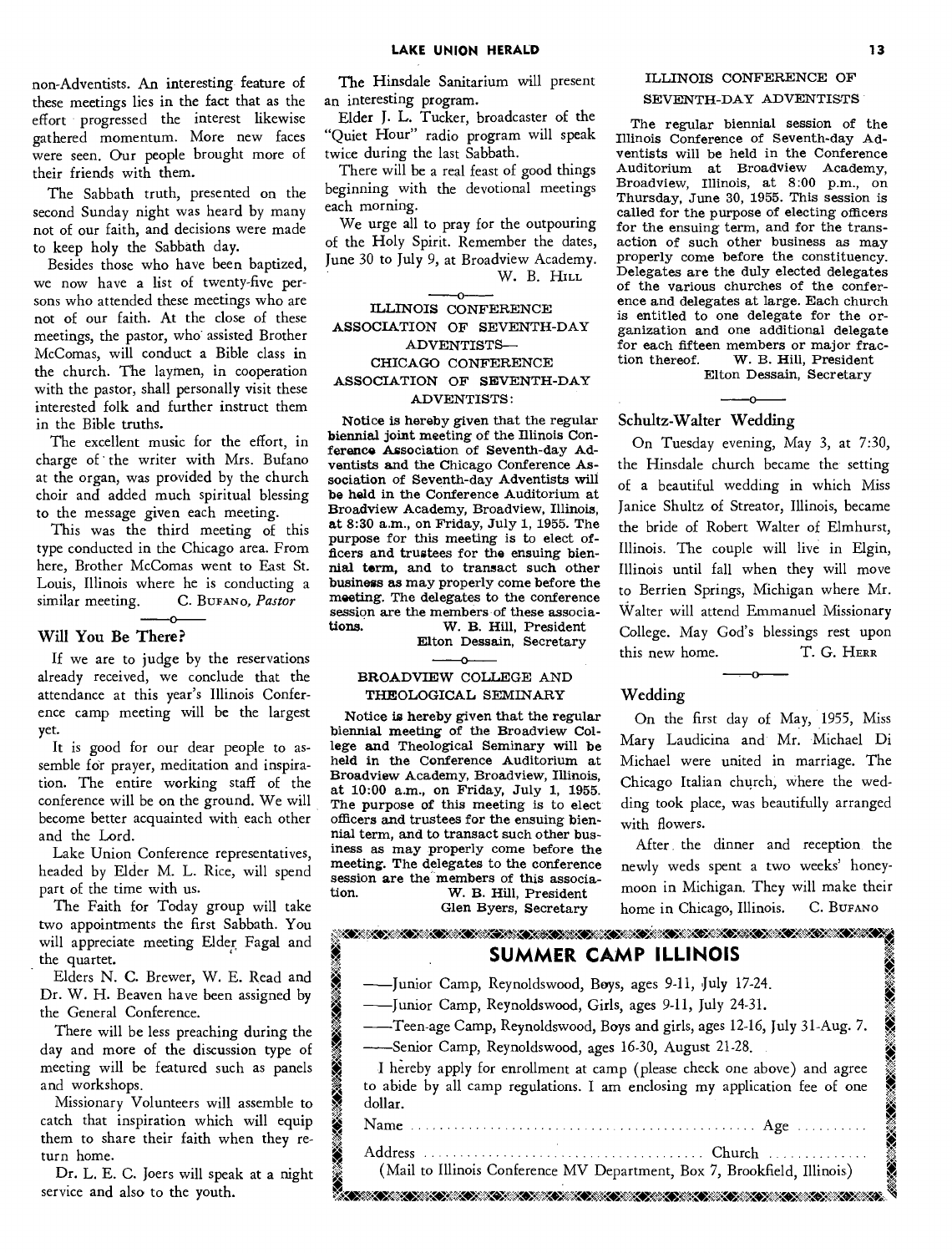#### From 48 States and Overseas

Marking another milestone in Faith for Today's progressive growth is a report from the mail room that every one of the 48 states was represented in the letter response for a single day.

Starting with 66 letters, all from New York or New Jersey, the total has grown to 8,400 in a single week. Areas covered by the original paid 11 station network rank highest in letter volume, of course, but gradually, as free outlets have been added, one state after another has joined to swell the response, until each state has its own slot for mail.

Kinescoped recordings have found their way overseas to interested people in distant lands. A letter from Ceylon, another from Manila, some from Alaska, and one for far-away Fiji give evidence of the influence of the real-life parables portrayed on the telecast.

From every quarter the story is the same—prejudice allayed and viewers brought into the message. Here is the testimony of one such convert:

"I thank God for the day I turned on my sister's television and accidentally saw your program. Since completing your Bible Course, my daughter and I have been baptized into the Seventh-day Adventist church. Never in my entire life have I met such doers of the faith, such Godly people truly, they are children who make up God's remnant people."

How pleasing to God when unbelievers are moved to bear such a testimony after meeting members of their nearest Adventist church. Pray that every town and city in this old world may see the truth, not only on the telecast, but also shining from the lives of devoted Adventist members.

FAITH FOR TODAY

#### MV BRIEFS

Youth rallies, Pathfinder fairs, and investiture services have made May a busy month for every youth leader.

On May 1 and 8 two colorful Pathfinder fairs were held at Broadview Academy by the Illinois and Wisconsin Pathfinders, and at Grand Ledge by the Michigan Pathfinders. The Michigan fair proved to be the largest held thus far in the Lake Union. Scores of Pathfinder clubs and hundreds of people were in attedance at these two events. These fairs are growing in interest and number as our Pathfinder clubs are proving to be a very effective way of giving our juniors a program of "do's" and holding them in a church-centered circle of crafts, hobbies, wholesome recreation, and Christian fellowship.

If the boys and girls of your church are not enjoying the privileges of a Pathfinder club, would you not be interested in helping start a club now?

Two youth rallies were held this month, one at Bethel in Northern Wisconsin and the other at Emmanuel Missionary College. All of the conference youth leaders of the Lake Union participated in the latter rally.

Applications are coming in for the National Medical Cadet Camp to be held at Grand Ledge, Michigan, June 28 to July 12. This camp presents a wonderful opportunity for young men of draft age to take specialized training that will greatly benefit them in the armed forces. See your church servicemen's secretary for an applic: rion blank, or contact your conference War Service Commission secretary for further information.

Summer camps are just around the corner. Many boys and girls are earning their way by selling *Life and Health*  m gazines. We trust that every youth leader will encourage every junior to go to camp. It is a thrill of a lifetime and

unsurpassed as a character-building opportunity.

Our hearts were saddened a few days ago when we received word that Elder E. W. Dunbar, who has served the youth of our denomination for over 30 years, was leaving the General Conference MV Department to become one of the associate secretaries of the General Conference. Since Elder Dunbar has been serving as young people's secretary, youth around the world have become "Share Your Faith" conscious. We have greatly appreciated his aggressive leadership, and we wish him the Lord's continued blessings in his new responsibilities. Elder Theodore Lucas will succeed Elder Dunbar, and we know that our young people throughout the Lake Union will welcome him into this new office and will give him their full support for the accomplishment of the MV Aim, "The Advent message to all the world in this generation." MILLER BROCKETT

*Lake Union MV Secretary* 



"The advance of the gospel message must not be hindered by the prejudices and preferences of men, whatever might be their position in the church."—Acts *of the Apostles,*  page 200.

"Who hears music, feels his solitude peopled at *once."—Browning.* 

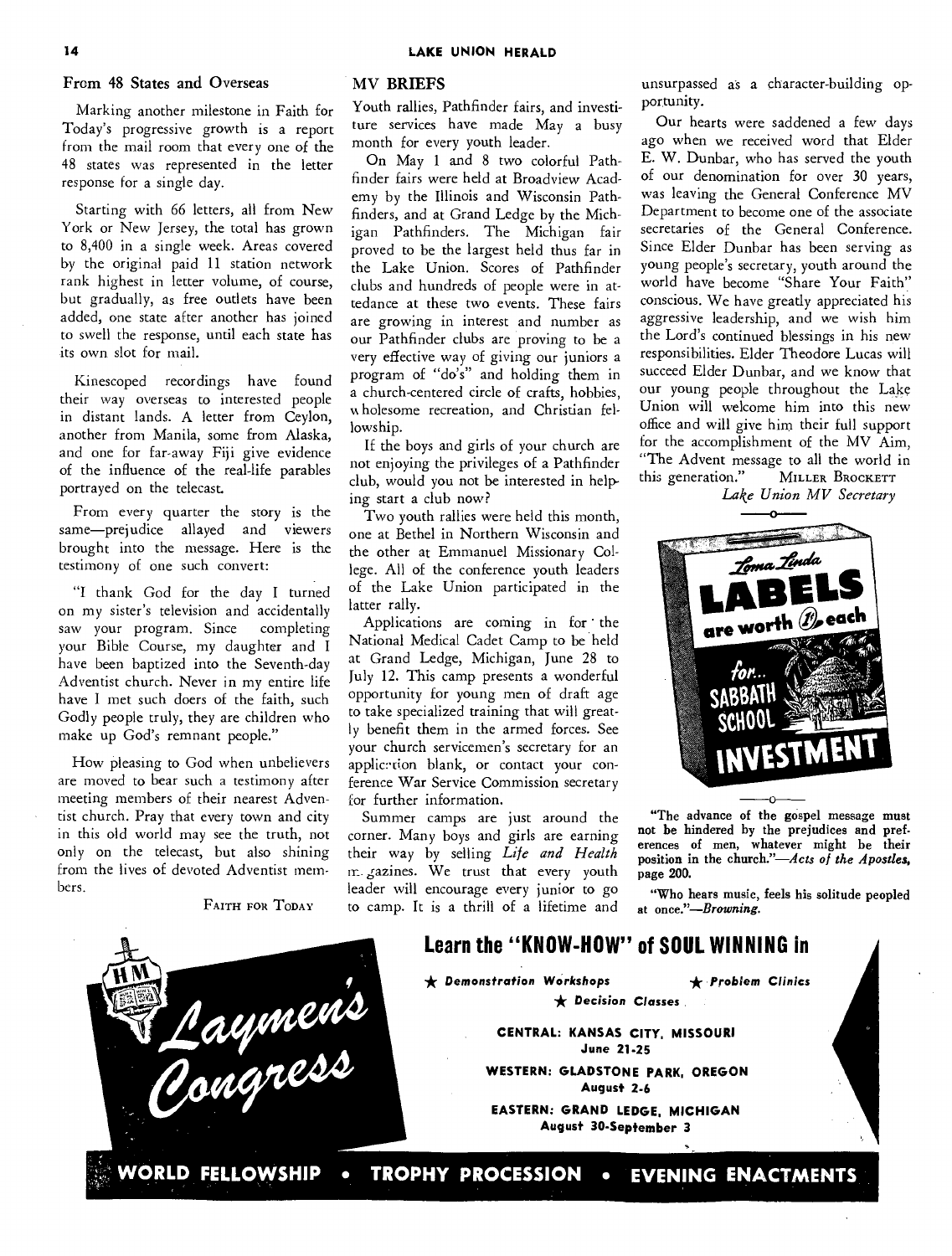"Education is the key to freedom from fear, ignorance, tradition, and prejudice, the four most persistent enimies of mankind."—Dr. *Edwin R. Seligman.* 

#### **OBITUARY**

Tripp: Mrs. Theodore Tripp of 408 Fraint Street, Grand Haven, was born on November 4, 1872 and died at the home of her daughter in Kalamazoo, Mich. on May 10, 1955, at• the age of 82 years. Her husband, Theodore Tripp preceded her in death late last year. Surviving her are a brother, John Robinson of Grand Haven; a son Claude, two daughters, Mrs. Walter Kuhnke of Grand Haven, and Mrs. Holman of Kalamazoo, and ten grandchildren and fourteen great-grandchildren. Sister Tripp was a believer in the teachings of Seventh-Day Adventists and until recent years attended church when she could. Funeral services were conducted in Grand Haven on May 12. J. C. Klose

Oliver: Jeanne Carol was born at Hinsdale, Illinois, on July 23, 1934, and passed away to her rest at Niles, Michigan, on the morning of April 25, 1955. She attended the Elementary School and the Academy on the campus of the Emmanuel Missionary. College. She graduated in **1951** as the valedictorian of her class. Several years were then spent in Florida as her father's office secretary. This past Fall Jeanne enrolled as a student at the College, but because of failing health this had to be discontinued. She leaves to mourn her passing, her parents, Mr. and Mrs. Loyal C. Oliver, her brother, Bruce, her maternal grand-mother, Mrs. John Christensen, her paternal grandparents, Mr. and Mrs. C. Oliver, five uncles and three aunts. Words of comfort and assurance were spoken by Dean F. **0.** Rittenhouse, assisted by Elder A. E. Axelson

A. E. Axelson Krome: Mrs. Isabelle Krome was born June 26, 1866 in Mt. Clemens, Michigan, and died at the Banghart Rest Home in Oakley, Michigan, November 12, 1954. Sister Krome was a faithful member of the Chesaning Seventh-day Adventist church for the past sixty-five years. She held various offices in the church and served as treasurer for a period of nineteen years.

Surviving are two daughters, Mrs. L. Birch and Miss Ivah Krome, both of Chesaning; and two granddaughters.

Funeral services were conducted by the writer from the Morse Funeral Chapel, and interment was made in Chesaning Cemetery. H. R. Brennan

MacIvor: Mrs. Eva E. Maclvor, daughter of Emil and Maren Erickson, was born March 7, 1904 in Washburn, Wis. and passed away April 30, 1955 at her home in Battle Creek, Michigan. At the age of 22 she was elected Sabbath<br>School Secretary of that conference and when<br>the North and South Wisconsin conferences consolidated she continued to carry on the Sab-

bath school work for the entire state.<br>Elder E. H. Oswald officiated at the wed-Elder E. H. Oswald officiated at the wed-ding which united Eva and Charles R. Maclvor on Sept. 2, 1929 in Ashland, Wis. To this on Sept. 2, 1929 in Ashland, Wis. To union one daughter Nancy Lee, was born.

Mrs. Maclvor graduated from the University of Minnesota in 1934 and obtained her master's degree at the University of Maryland in 1950. Mrs. Maclvor was of ten called to do secretarial work at the General Conference offices. She was on the teaching staff of the Washington Missionary College from. 1946 to 1952 as as. sistant instructor of business administration and was active in the Sabbath. school and young people's department of the Takoma<br>
ePark, church:' Less than three' years ago the Maclvors moved to Battle Creek. Mrs. Maclvor served as General Sabbath School Superintendent for two years in the Battle Creek Tabernacle.

Those who survive are her beloved companion; her daughter, Nancy, a student nurse at the Washington Missionary Sanitarium; two sisters, Mrs. Ann Johnson, of Norfolk, Va., and Mrs. Minnie Aune of Nopeming, Minn.; three brothers, Alve Erickson of Chisholm, Minn., Elmer of Hollywood, and Oscar of Bremerton, Wash.

Services were held in the Hebble Chapel in Battle Creek with Elder A. K. Phillips officiat-ing and Elder W. R. Archbold assisting. The Gospel Heralders Quartet sang. We laid Sister Maclvor to rest in the Memorial Park Cemetery in Battle Creek where she awaits the call of the Life-giver.

A. K. Phillips

Lukens: Brother T. Ray Lukens was born on the 24th day of May, 1896, at Dalphin, Pennsylvania, and passed away following a heart attack on April 22, 1955. He was the second son of Elder Morris Lukens and Carrie Spies-Lukens. Brother Lukens was educated at Boggstown Academy (later known as Indiana Academy) and studied busines auditing at Melbourne University in Australia. He married Louise Stock of Melbourne, Australia, in 1918 and brought her to this country in 1919. They went to Alberta, Canada soon after, where Brother Lukens was secretary-treasurer of the Western Canadian Union Conference for fourteen years. In 1932 he was called to be busi-ness manager of Broadview College. In 1934 he became business manager of the College Wood Products which merged the wood and mill activities of the plants at Emmanuel Mis-sionary College and Broadview Academy. This position he held from 1934 to 1951, a period of growth for both institutions.

Brother Lukens served on many denomina-tional boards and committees during his lifetime—to mention a few: Canadian Western Union Conference, Emmanuel Missionary College Board, ,Broadview Academy Board, Illinois Conference Committee and the Hinsdale Sanitarium Board. At the time of his death he was a member of the latter two committees. He had a great interest in the new building and improvement of the sanitarium and spent much time working toward that end.

Surviving are his widow, Louise Stock-Lukens; three daughters; Ellie, Mrs. Erling Calkins (whose husband is pastor of the North<br>Holliwood S.D.A. Church): LaVerne. Mrs. Holliwood S.D.A. Church); LaVerne, Charles Holford (the Holfords are on furlough from mission service in Bombay, India); Bette, Mrs. Joseph Brown (whose husband is a third year medical student at the College of Medical Evangelists); and one son, Morris (who is treasurer of the Lukens-Turner Manufacturing Company of Cicero, Indiana, which supplies employment to the students of Indiana Academy.) There are nine grandchildren. Two brothers also survive: Harold A. Lukens, of Mill Valley, California (at one time president of Ontario-Quebec Conference) and Morris Lukens of Portland, Oregon.

Brother Lukens is widely known as a devoted husband, a wise and unselfish father, a helpful and understanding counselor to many nieces and nephews and friends. He spent a lifetime of service to the denomination and to the communities in which he lived. He rests in a beautiful spot in Hinsdale, Illinois, awaiting his reward for a liftetime of faithful service in the cause that he loved.

Hoffman: Mrs. Emma A. Hoffman was born June 26, 1869 in Barry County near Battle Creek, Michigan and passed to her rest March 9, 1955 after a short illness in Community Hospital in Battle Creek. On April 25, 1885 she married Charles Jacob Hoffman who **preceded** her in death by 23 years. For the past 31 years she has been a faithful member of the Urbandale Seventh-day Adventist church. Surviving are her two sons, a daughter, fourteen grandchildren, seven great-grandchildren, two great-great-grandchildren, two brothers, two sisters and a host of friends. She was buried at Lacey, Michigan.

#### Robert Williams

**Chant:** One of the oldest members of the St. Johns Church, Mrs. Caddie Chant, fell asleep in Jesus at her home on April 2. She was a daughter of Mr. and Mrs. Edmund L. Sumner, and was born in St. Johns, Mich. on Sept. 6, 1874. On June 6, 1894 she was united in marriage to Charles Chant, who preceded her in death in' 1945. Sister Chant is survived by a brother, her daughter, Mrs. Treva Graham; two grandchildren; and four great-grandchil-<br>dren. The blessed hope which she cherished through many years was presented in services by the writer, 'assisted by Elder Duane V.

Miller; and she was buried in Mt. Rest Ceme-<br>tery in St. Johns. S. W. Hyde tery in St. Johns.

Fritz: Jack Albert Fritz was born in Saratov, Russia, September **II,** 1903 and died in Takoma Park, Maryland, May 7, 1955. He leaves his widow, Mrs. Alice Fritz, two sons, James L. Fritz of College Place, Washington, Jerold E. Fritz of Claremont, California; his parents, Mr. and Mrs. Henry Fritz of Sheboygan, Wisconsin, and one brother, Henry Fritz of Pomona, California.

Jack Fritz was a member of the Pomona, California Seventh-day Adventist Church. Elder A. C. Lien

#### **BUSINESS NOTICES**

All advertisements must be approved by your local conference office and accompanied by cash. Money orders and checks should be made to the Lake Union Conference at Berrien Springs, Mich. Rates: \$2.00 per insertion of 40 words or less, and 5c for each additional word, including your address. The HERALD cannot be responsible for advertisements appearing in these columns.

**Wanted:** We need skilled cabinet and furniture makers. Steady employment. Good wages. Pleasant working conditions in rural surroundings with a good church school, academy, and college available. Write R. E. Bascom, Bascom Cabinet Works, Keene, Texas. —387

For Sale: Owing to sickness in family will<br>sell my House trailer, 14 ft. long, good tires,<br>and equipped with sink, icebox, cabinets,<br>closet and electricity. Ideal for campmeeting<br>will take \$200.00. 2 miles west of Bancroft

**Barber Wanted:** Steady, good guarantee, Sab-baths and Sundays off. Contact J. Borregard, 900 18th, Jackson, Michigan. Phone 4-1371 days only.

**For Sale:** Concertone Tape Recorder with case, two  $10\frac{1}{2}$ " reels (one with tape), and connection for recording from radio. Dual track recorder and case alone retail for \$527.50. Yours for \$250. Scarcely 100 hours use. L. 0. Olson, 120 College Ave., Berrien Springs, Michigan

**Wanted:** 2 registered and two practical nurses wanted in nursing home  $4\frac{1}{2}$  miles north of Jackson on U.S. 127. New home and all new equipment. Good wages. Keeney Nurs-ing **Home. Mrs. Lloyd Keeney, 6097 Lansing**  Ave., Jackson, Mich. —403

Girls **and Women Wanted,** 17 and older, for kitchen or nurse aid work. Good wages, beauti-ful new living quarters. Write or phone, Rhinelander 1712, Ford Convalescent Home, Rhinelander, Wisconsin. —402

Wanted: Bookkeeper (1); Secretary (1) for a 137 bed medical institution (S.D.A.) **sub-urban** area. Unusual opportunity for advancement. Starting salary plus meals: Bookkeeper —\$325 mo.: Secretary—\$300 mo. Send photo and full information in first letter. G. L. **Hoff-man,** 280 Riverside Drive, New York 25, N.Y. ( MOnument 3 -3426) —398

**For Sale: Darling** modern bungalow, **utmost**  in livability. Beautiful grounds. **Late home** of Dr. Edwards. Two blocks from College. Five rooms, attached garage. Air conditioner, freez-er, refrigerator and range. Shown by appointment. Mrs. Lawler, Phone Berrien Springs 6341.<br>2331 N. Alahama Indianapolis Ind. -390. 2331 N. Alabama, Indianapolis, Ind.

#### SUNSET TABLE

#### **June 10, 1955**

|                       | (According to U.S. Weather Bureau.) |             |            |
|-----------------------|-------------------------------------|-------------|------------|
| Detroit               | $E 8:07$ .                          | Chicago     | $CDS_8:25$ |
| Lansing               | $E$ 8:17                            | Madison     | $C$ 7:37   |
| Indianapolis CDS 8:13 |                                     | Springfield | $CDS_8:27$ |

C--Central Time. E—Eastern Time. CDS— Central Daylight Saving Time. Add one minute for each 13 miles west. Subtract one minute for each 13 miles east.